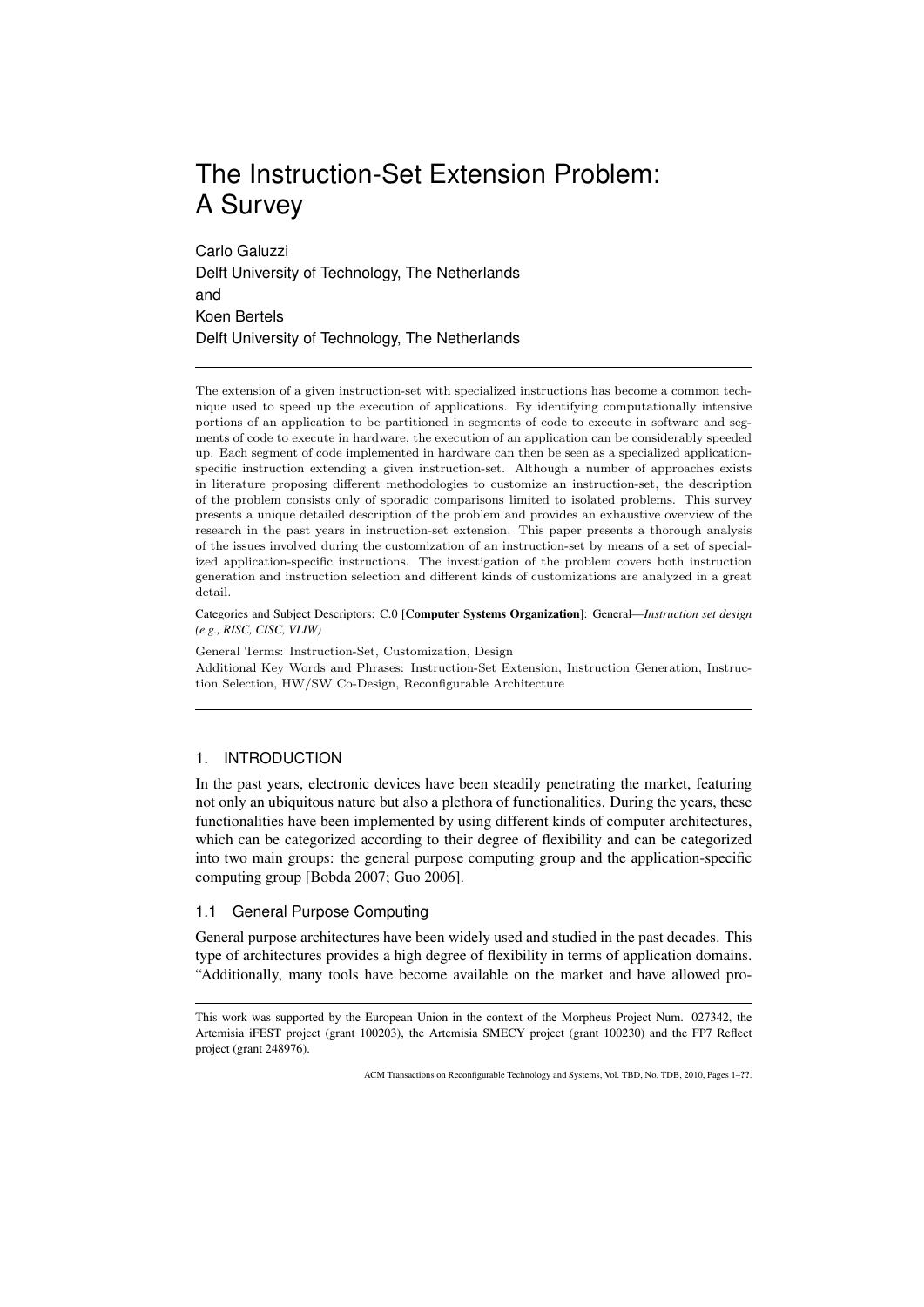grammers to map many different applications onto this type of architectures virtually effortlessly" [Guo 2006].

The general purpose computing group is based on the Von Neumann computing model. The general structure of a Von Neumann machine consists of a memory for holding both program instructions and data (Harvard architectures contain two parallel accessible memories for holding the program instructions and the data separately), a control unit used to store the addresses of the instructions to execute and an arithmetic and logic unit used to execute the instructions [Bobda 2007].

A program targeting a Von Neumann machine is coded as a set of instructions to be executed sequentially. The execution of an instruction is realized in five steps: (1) fetching the instruction from the program memory, (2) decoding the instruction to determine which operation has to be executed and which operands are required, (3) reading the operands from the memory, (4) executing the instruction and (5) writing the result of the operation back to the data memory. This execution model results in a high performance overhead for each individual operation, which turns into energy overhead. In this sense, the general purpose computing group is considered to be the most flexible hardware at the cost of a general high energy consumption [Bobda 2007; Guo 2006].

Over the years, different techniques to increase the level of parallelism have been introduced at the instruction level: for instance techniques as instruction pipelining, superscalar execution, out-of-order execution and register renaming. Parallelism has also been exploited at other levels: bit-level, data-level and loop-level parallelism. Although the level of parallelism has been increased during the years, it is still relatively limited for highly parallelizable applications, which become poor candidates for implementation on these architectures.

## 1.2 Application-Specific Computing

In the context of application-specific computing, three main categories can be identified: Application-Specific Integrated Circuits (*ASICs*), Application Domain Specific Processors (*ADSP s*) and Application-Specific Instruction-set Processors (*ASIP s*).

*ASICs* are circuits designed for a specific application such as the processor in a TV set top box. Being designed for a specific use, *ASICs* are able to satisfy specific constraints and to reduce energy consumption, using an appropriate architecture designed for the targeted application, compared with general purpose architectures which are designed for a generic use. In an *ASIC*, the entire application has been hard-wired and the software component is usually represented by run-time configurable parameters. However, energy saving comes at the cost of low flexibility and programmability: for each new functionality or application, the hardware has to be redesigned and built. Today designing and manufacturing an *ASIC* is a time-consuming and expensive process [Keutzer et al. 2002]. The increasing Non-recurring Engineering (*NRE*) costs, due to the high mask and testing costs, associated with manufacturing, together with factors such as Deep Sub-micron Effects (*DSM*), increased feature set and heterogeneous integration contribute to increase the production costs. Additionally, this long process has to deal with the shrinking timeto-market which sometimes makes the choice of an *ASIC* not suitable.

*ADSP s* and *ASIP s* are processors having a partially customizable instruction-set which can be tuned towards the specific requirements of an application (*ASIPs*) or a domain of applications (*ADSP s*) by extending the basic instruction-set with dedicated instructions. Digital Signal Processors are an example of *ADSP*. "These processors are

ACM Transactions on Reconfigurable Technology and Systems, Vol. TBD, No. TDB, 2010, Pages 1–??.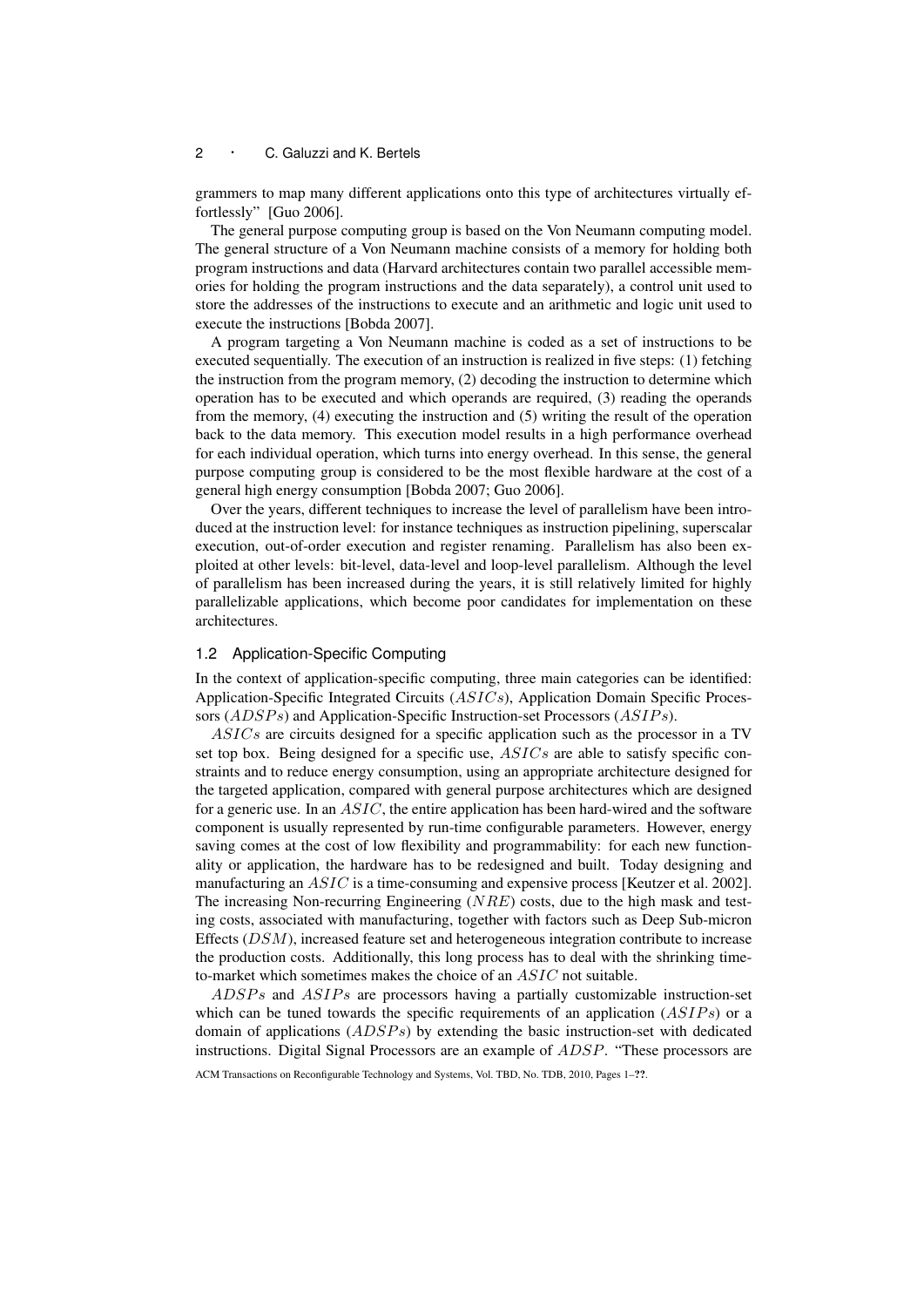

Fig. 1. Positioning of different computer architectures in terms of flexibility. *GP P* + *RH* represents a reconfigurable architecture composed by a GPP and a Reconfigurable Hardware (RH).

specialized for accelerating computation of repetitive, numerically intensive tasks in the digital-signal processing area such as, for example, multimedia and image processing" [Bobda 2007]. A typical application-specific instruction implemented on a *DSP* processor is the Multiply ACcumulate (MAC) instruction which can be performed on huge set of data concurrently. A *MAC* instruction performed on a common Von Neumann machine would have to access the memory to load/store the intermediate result. As a result, by using specialized hardware that directly perform addition after multiplication without having to access the memory a considerable amount of time can be saved. If the processor has to be used only for one application, *ASIP s* can be used instead of *ADSP s*. From an optimization point of view, *ASIP s* can be better optimized than *ADSP s*. This happens because modifications to the latter have to benefit all the applications in a specific domain, whereas in the former case only one application is taken into consideration [Arnold 2001].

The customizable instruction-set of *ADSP s* and *ASIP s* introduce more flexibility in the design even though the number of different instruction-set customizations is usually relatively limited and, therefore, the execution of different applications can be inefficient [Fornaciari et al. 1999].

The aforementioned architectures can, then, be positioned in terms of flexibility as depicted in Figure 1. The flexibility of a general purpose processor can be further extended by using a reconfigurable hardware, as described in the next section.

## 1.3 Reconfigurable Computing

Ideally, we would like to combine the flexibility of a general purpose system with the high performance of an application-specific system. The last two decades have seen a new emerging class of architectures, the so-called reconfigurable architectures. Time-to-market and reduced development costs have became increasingly important and have paved the way for reconfigurable architectures. Reconfigurable devices, including the most widely used Field-Programmable Gate Arrays ( $FPGAs$ <sup>)</sup>, consist of "arrays of programmable logic cells interconnected using a set of routing resources which are also reconfigurable. In this way, custom digital circuits can be mapped onto the reconfigurable hardware by computing the logic functions of the circuit within the logic blocks and the reconfigurable routing is used to connect the logic blocks together to form the necessary circuit" [Compton and Hauck 2002].

Reconfigurable architectures are typically formed with a combination of a conventional processor, like a General Purpose Processor (*GP P*), and a reconfigurable device. Part of the operations is executed by the host processor while the rest of the operations is executed

<sup>1</sup>Xilinx (*http://www.xilinx.com/*) and Altera (*http://www.altera.com/*) are currently the main producers of *FPGAs* devices on the market.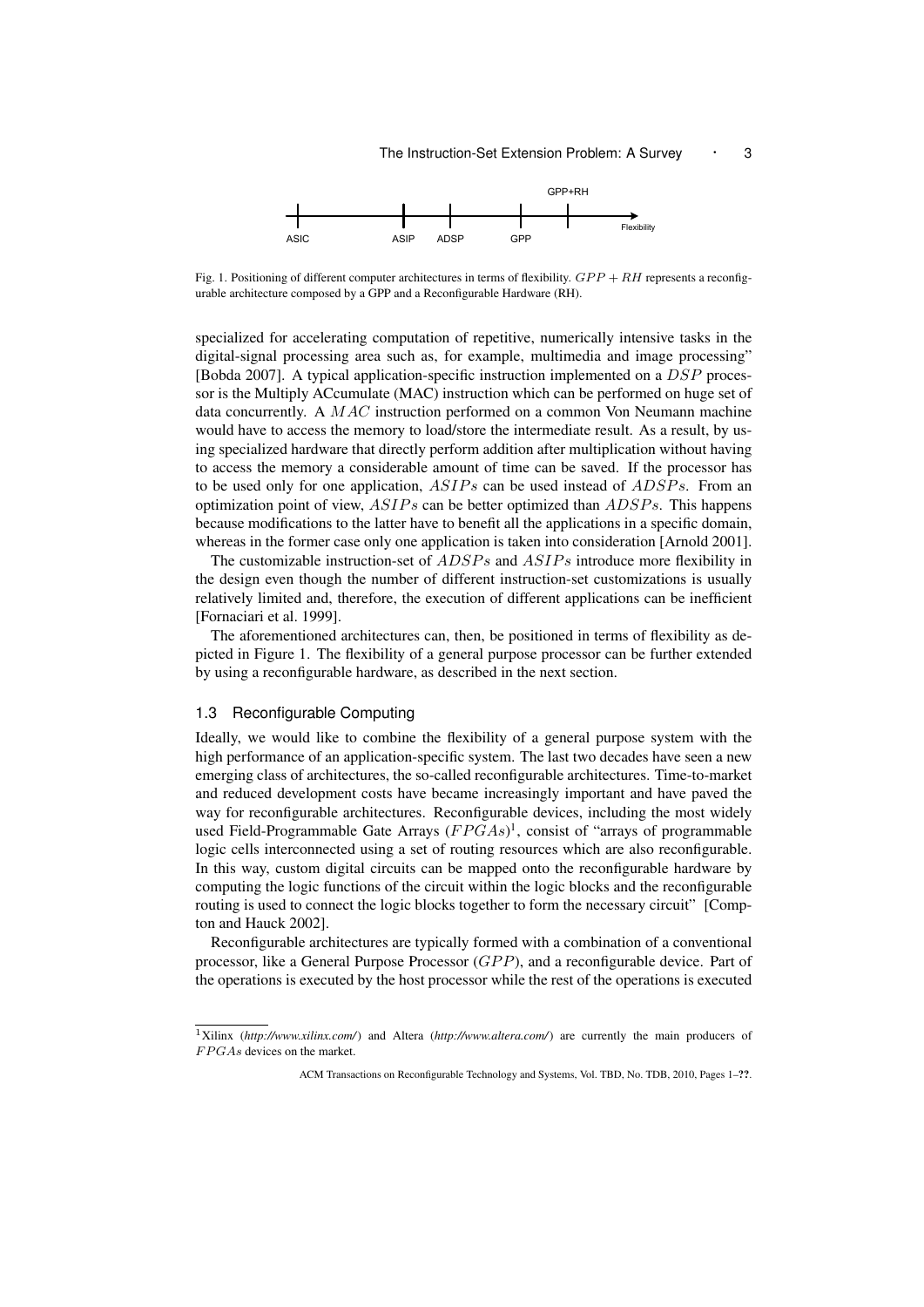by the reconfigurable device<sup>2</sup>. A reconfigurable architecture is an architecture able *to adapt* to the application: the structure of the architecture can change at start-up time or even at run-time to match the applications.

Reconfigurable architectures present three main advantages compared with the architectures previously described: first, changing an existing architecture, rather than defining a completely new one, allows to reuse its associated compiler which has to be partially modified and not redesigned from scratch [Pozzi 2000]. Second, reconfigurable architectures can serve a much wider range of applications, being an *extension* of *GP P* (or a processor, in the general case) (see Figure 1). Examples are data encryption, data compression and genetic algorithms. Third, reconfigurable architectures can be used for rapid prototyping. "Rapid prototyping allows a device to be tested in real hardware before its final production" [Bobda 2007]. In this way, considerable amounts of development and debugging efforts can be eliminated and the time-to-market can be reduced. Additionally, the design remains flexible until the product enters the market and even after, allowing to ship a product that meets the minimum requirements and add features after deployment [Bobda 2007].

The higher cost/performance ratio for reconfigurable architectures has led researchers to look for methods and properties to maximize the performance. Each particular configuration can then be seen as an extension of the instruction-set of the host processor. The identification, definition and implementation of those operations that provide the largest performance improvement constitutes a major challenge and represents the so-called *instructionset extension problem*.

In this paper, we present a survey of current research in instruction-set extension, investigating the issues regarding the customization of an instruction-set under specific requirements. The main objective is to provide a detailed overview of all the aspects involved in the customization of an instruction-set. It does not seek to cover every technique and research project in instruction-set extension. Instead, it provides an overview of all relevant aspects of the problem and it compensates for the lack of a general view of the problem in the existing literature, which only consists of sporadic comparisons limited to isolated issues involved.

#### 2. INSTRUCTION-SET EXTENSIONS

The customization of an instruction-set presents, among others, many advantages: first, "the application code can be more densely encoded, resulting in a code size reduction; second, the total number of instructions that have to be executed may be reduced, which results in a lower power consumption and third, the execution of the application can be more efficient in terms of increased performance using the customized instruction" [Arnold 2001].

Although the focus of this paper is on presenting in detail how to generate and select custom instructions for extending a given instruction-set, the issue concerning the efficient implementation of the selected instructions in hardware has to be addressed as well. Later in the paper, we give an overview of different architectures that integrate custom instructions for application acceleration.

The identification process of new specialized instructions is usually subject to different constraints such as power consumption, area, code size, cycle count, operating frequency, etc. Additionally, not all the instructions suitable for a hardware implementation can be se-

<sup>&</sup>lt;sup>2</sup>As described later in Section 5, it is also possible to embed the processor into the reconfigurable device either as a hard core or as a soft core implemented on resources of the reconfigurable hardware itself.

ACM Transactions on Reconfigurable Technology and Systems, Vol. TBD, No. TDB, 2010, Pages 1–??.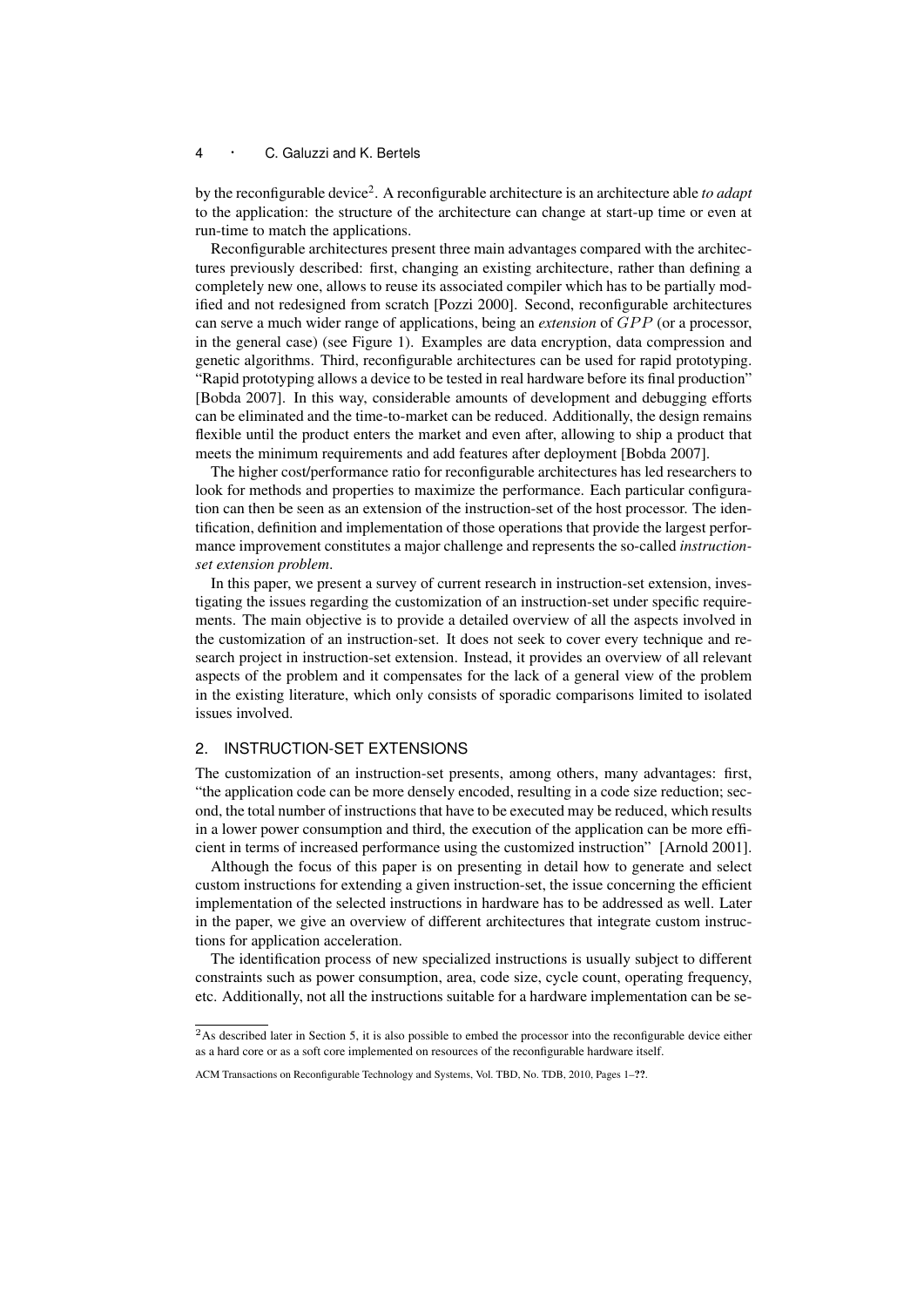lected for being implemented in hardware, due to the ever-limited hardware resources, in the general case. The issues involved are diverse and range from the isomorphism problem and the covering problem, well-known computationally complex problems, to the function's study necessary for the guide/cost function involved in the generation and selection of custom instructions. Equally important is the selection problem addressed by different techniques such as branch-and-bound and dynamic programming. The proposed solutions are either exact, whenever appropriate and possible or, given that the problems involved are known to be computationally complex, heuristics that are used in those cases where the solution is not computable in a feasible time. In the next sections, we overview the current state-of-the-art in instruction-set customization, describing in detail all the issues involved.

The instruction-set customization problem represents a well-specified topic where results and concepts from many different research fields are required. Graph theory is one of the dominant approaches and it seems to provide the right analytical framework. Thinking about the data-flow or control-flow graphs of an application<sup>3</sup>, it is easy to imagine an application represented by a directed graph, where the nodes represent the operations and the edges represent the data dependencies, and the required new complex instructions are represented by subgraphs having particular properties. Thus, the problem turns into the identification of methods for the recognition of certain types of subgraphs.

The remainder of this paper is the following. Section 3, after presenting a motivational example, overviews the different instruction-set customizations. Degree of customization, granularity of the instructions and degree of automation of the process are presented in detail. Section 4 elaborates on the customization process and provides a detailed account of the problems involved in the customization. Instruction generation and selection, properties of the custom instructions and existing solutions are presented to better understand the problem. Section 5 proposes a selected overview of the main architectural approaches that integrate custom logic for application acceleration. Finally, Section 6 presents concluding remarks and open issues worthy of further research and investigation in the context of instruction-set customization.

## 3. DIFFERENT TYPES OF CUSTOMIZATIONS

Instruction-set customization can be pursued by following different approaches in the type of customization, which can be complete or partial, and in the granularity of the instructions, which can be fine-grain or coarse-grain. We introduce a motivational example to informally outline the main idea of the instruction-set extension.

#### 3.1 Motivational Example

In Figure 2a, we present a data-flow subgraph extracted from the ADPCM application as implemented in the MediaBench benchmark suite [Lee et al. 1997]. Nodes represent the primitive operations, namely the instruction belonging to the instruction-set and the edges represent the data dependencies.

A custom instruction is represented by a subgraph of the data-flow graph. The main idea is to identify different clusters of basic operations within the graph, which can be implemented as single instructions to atomically execute in hardware. They become new specialized instructions extending the basic instruction-set and they allow to speed up the

<sup>&</sup>lt;sup>3</sup>The directed graphs that show, respectively, the data dependencies and the control dependencies among a number of functions.

ACM Transactions on Reconfigurable Technology and Systems, Vol. TBD, No. TDB, 2010, Pages 1–??.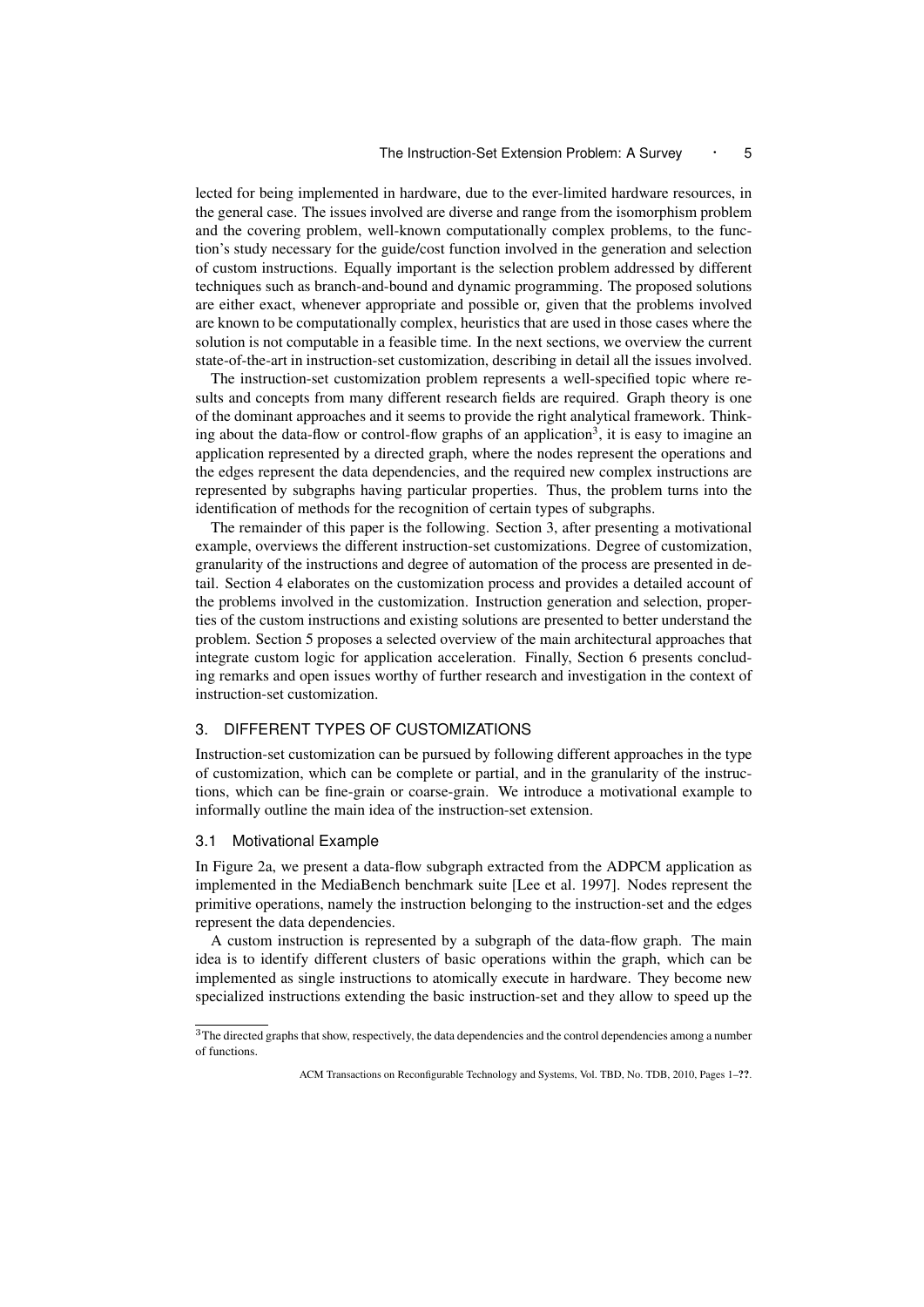

Fig. 2. Motivational example: the data-flow subgraph extracted from *ADPCM* decoder and different custom instructions: *a)* maximal connected single-output instructions [Alippi et al. 1999], *b)* disconnected multiple-input multiple-output instructions [Galuzzi et al. 2006], and *c)* connected multiple-input multiple-output instructions [Galuzzi et al. 2007a].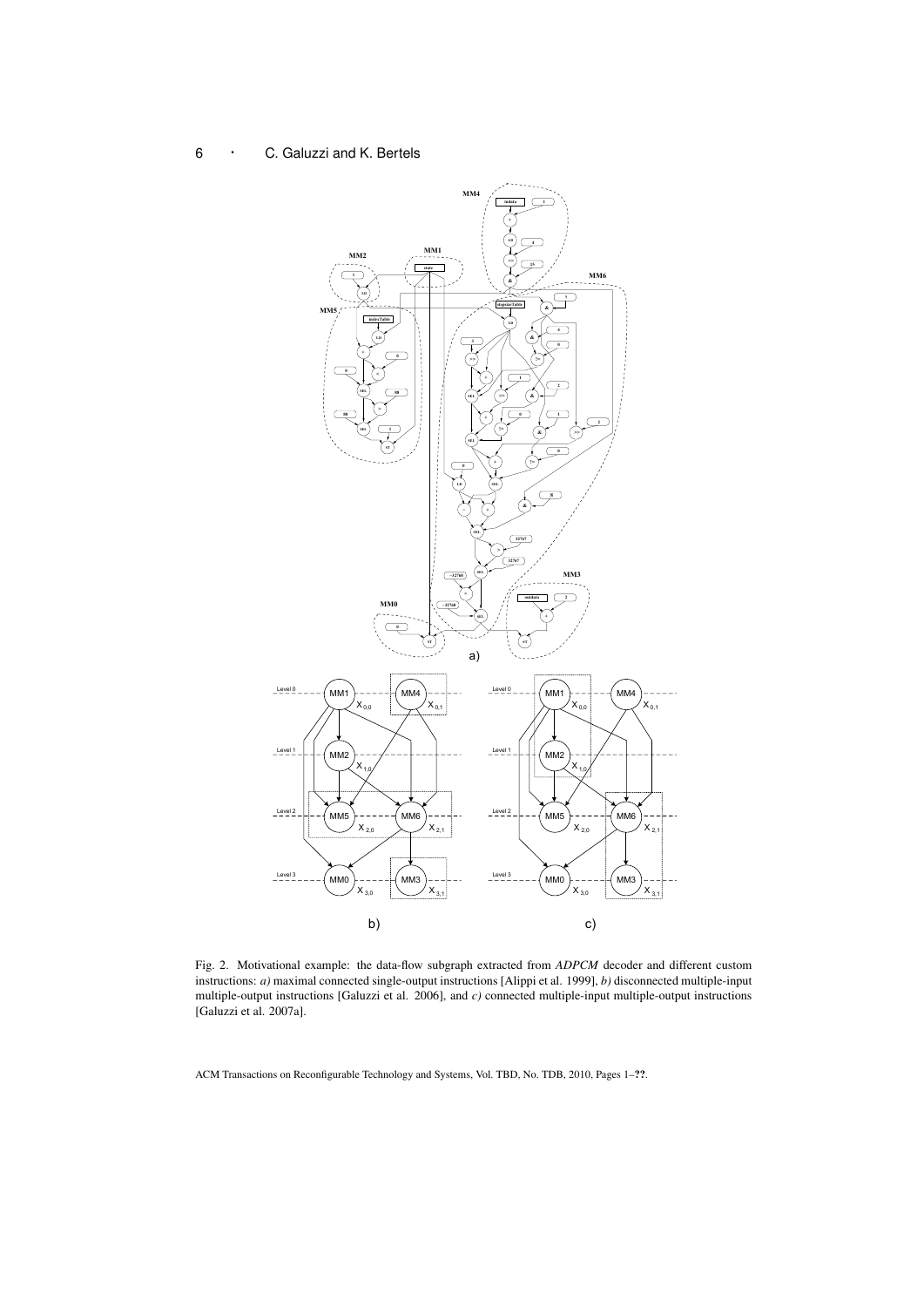execution of an application. Although different criteria can be used to identify custom instruction, all instructions, as we will see in the next sections, can be divided in *singleoutput* and *multiple-output*. Additionally, an instruction can perform one or more parallel independent calculations at the same time, which means that all instructions can be divided in two sets: *connected* and *disconnected* instructions (see Section 4.3.1). Figure 2 presents an example of different custom instructions generated as in [Alippi et al. 1999; Galuzzi et al. 2006; Galuzzi et al. 2007a].

In Figure 2a), the nodes of the graph are partitioned in maximal single-output subgraphs (the dashed boxes) as described in [Alippi et al. 1999]. Each cluster is a connected singleoutput subgraph. Considering each of these subgraphs fused as a single complex multipleinput and single-output instruction, it is possible to draw the graphs in Figure 2b) and 2c), where each node represents one of the clusters identified in Figure 2a). Following the clustering methodology proposed in [Galuzzi et al. 2006], the nodes of the graph are further combined in multiple-input multiple-output disconnected subgraphs, the dashed boxes in Figure 2b). Following the method proposed in [Galuzzi et al. 2007a], the nodes of the graph are further combined in multiple-input and multiple-output connected subgraphs, the dashed boxes in Figure 2c).

Additionally, we can roughly calculate the performance gain for these instructions<sup>4</sup>. Let's now assume that the hardware latency for a node  $n_i$  in Figure 2a) to be  $l_i$ . When  $k$ nodes at the same level are combined together, the execution time of the cluster in hardware is max<sub>*i*=1*.k*</sub> $l_i$ . The performance gain in this case is  $\sum_{i=1..k} (l_i) - \max_{i=1..k} (l_i)$ . If, successively, we combine nodes through the levels of the graph, the overall performance gain increases. Let's assume that  $\alpha_1, \ldots, \alpha_h$  are the levels of the nodes belonging to a cluster. The overall performance gain in this case is:

$$
\sum_{j=\alpha_1}^{\alpha_h} \left( \sum_{i_j} l_{i_j} - \max_{i_j} (l_{i_j}) \right) \tag{1}
$$

This means, for example, that using the custom instruction in Figure 2b) there is a performance gain of  $l_5 + l_6 - \max(l_5, l_6)$ .

Roughly speaking, the identification of custom instructions partitions an application in segments of code which are implemented in software and segments of code which are implemented in hardware. For this reason, many authors naturally associate this problem to the *hardware-software co-design problem* or *hardware-software partitioning problem* [Bình et al. 1995; Niemann and Marwedel 1996; 1997; De Micheli and Gupta 1997; Baleani et al. 2002; Arato et al. 2003; Huynh et al. 2007], which consists of concurrently balancing, at design time, the presence of hardware and software.

#### 3.2 Types of Customizations

The identification of custom instructions for instruction-set extension can be categorized according to the following.

Complete Customization vs Partial Customization. The previous example shows three different clustering methods which *extend* a given instruction-set with different kinds of specialized instructions: single-output instructions and connected or disconnected multipleoutput instructions. The customization of an instruction-set can be categorized in two main

<sup>&</sup>lt;sup>4</sup>In this example, we consider a performance gain over a single issue, in-order CPU.

ACM Transactions on Reconfigurable Technology and Systems, Vol. TBD, No. TDB, 2010, Pages 1–??.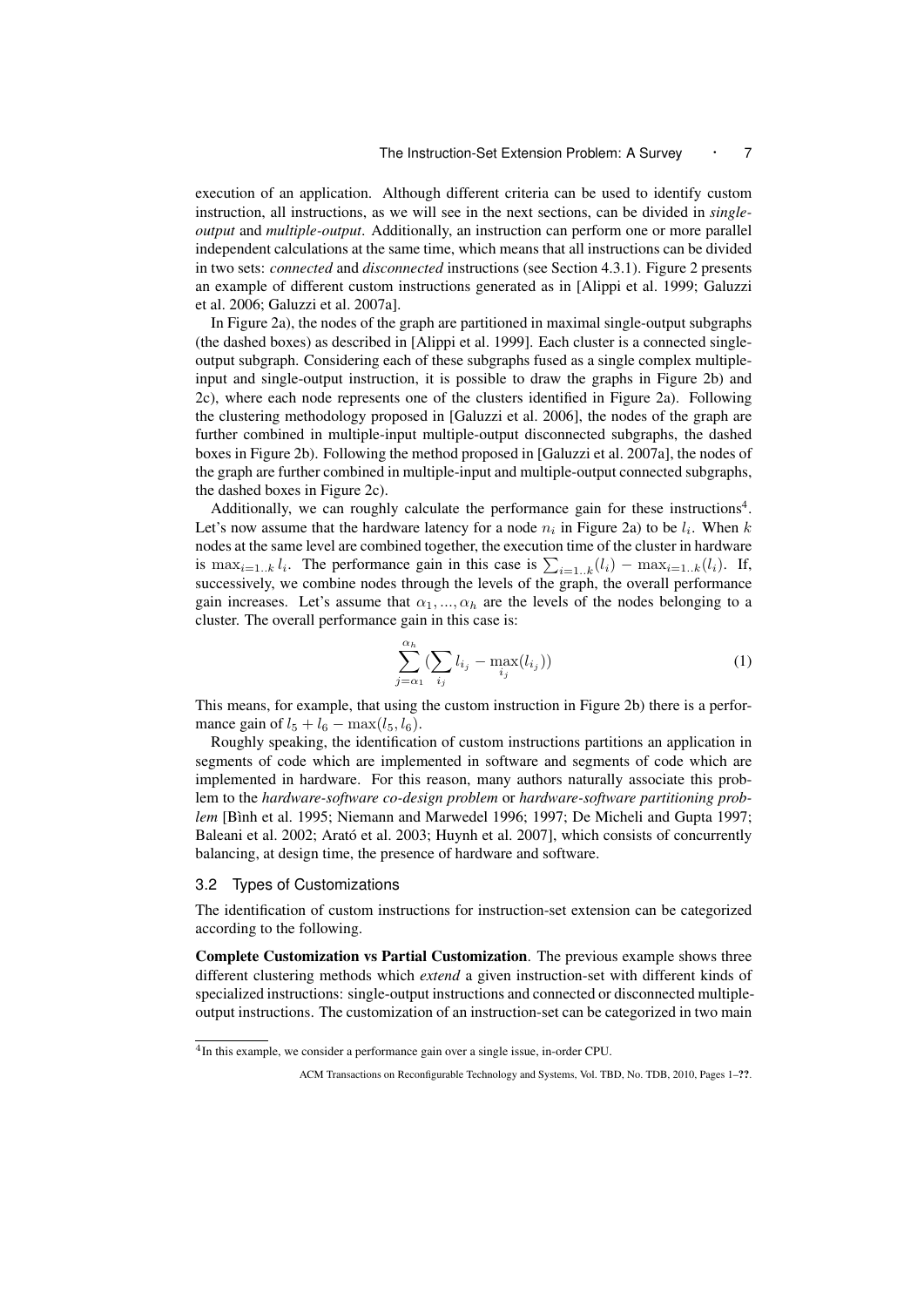approaches. As the name suggests, complete customization involves the whole instructionset which is tuned towards the requirements of an application or a domain of applications [Holmer 1993; Huang and Despain 1994a; 1994b; Van Praet et al. 1994]. Partial customization involves the extension of an existing instruction-set by means of a limited number of instructions [Liem et al. 1994; Choi et al. 1998; Choi et al. 1999; Faraboschi et al. 2000; Wang et al. 2001; Arnold and Corporaal 2001; Kastner et al. 2002; Alomary 1996; Atasu et al. 2003a]. In both cases, the goal is to design an instruction-set that contains the most important operations needed by one or more applications to maximize the performance of execution. By extending an instruction-set rather than designing a completely new one, it is possible, for example, to reuse its associated compiler which has to be partially modified and not redesigned from scratch [Pozzi 2000].

Fine Granularity vs Coarse granularity. Irrespective of the type of customization, complete or partial, we can distinguish two approaches related to the granularity at which code is considered: *fine-grain* and *coarse-grain*<sup>5</sup> . The first one works at the operation level and implements small clusters of operations in hardware [Choi et al. 1999; Arnold and Corporaal 2001; Atasu et al. 2003a; Atasu et al. 2005]. The second one operates at the loop or procedure level and identifies critical loops or procedures in the application, and displaces them from software to hardware as a whole [Athanas and Silverman 1993; Razdan et al. 1994; Wirthlin and Hutchings 1995; Geurts 1995; 1997; Hauser and Wawrzynek 1997]. The main differences are in terms of speed up and flexibility: although a coarse-grain approach can produce a large speed up, its flexibility is limited. This appears given that this approach is often performed on a per-application basis and it is difficult that other applications have the same loop or procedure as critical part. Consequently many researchers prefer either a fine-grain approach, even if it limits the achievable speed up compared to the coarse-grain one, or a mix of coarse- and fine-grain techniques, when these do not interfere with each other [Arnold 2001]. For example, in Figure 2, the custom instructions have a fine granularity.

Automatic Extension vs Maual Extension. An important issue related to the extension of an instruction-set is the degree of human effort required to identify and implement the instruction-set extensions. Although human ingenuity in manual creation of custom capabilities creates high quality results, performance and time-to-market requirements as well as the growing complexity of the design, can benefit from an automatic design flow for the use of these new capabilities [Clark et al. 2002; Atasu et al. 2003a; Peymandoust et al. 2003; Clark et al. 2003; Borin et al. 2004; Sun et al. 2004; Cong et al. 2004; Atasu et al. 2005; Clark and Zhong 2005; Huynh et al. 2007; Bonzini and Pozzi 2007b]. Moreover, the selection of multiple custom instructions from a large set of candidates involves complex trade offs and can be difficult to be performed manually, making often "the design efforts more time consuming and expensive than the design of an *ASIC*" [Clark 2007]. There also are commercial products available for automatic instruction-set customization. Examples are Tensilica's Xtensa *LX*2 processor and the *MIP S* Pro Series.

Up to now, we described the different types of instruction-set customizations. Then, an important issue arises: *How can we extend a given set of instructions with custom instructions?* Given an application, the design process involves first the identification of segments

<sup>5</sup>The word granularity in this context does not have to be confused with the granularity of a reconfigurable device which refers to the size of the reconfigurable blocks.

ACM Transactions on Reconfigurable Technology and Systems, Vol. TBD, No. TDB, 2010, Pages 1–??.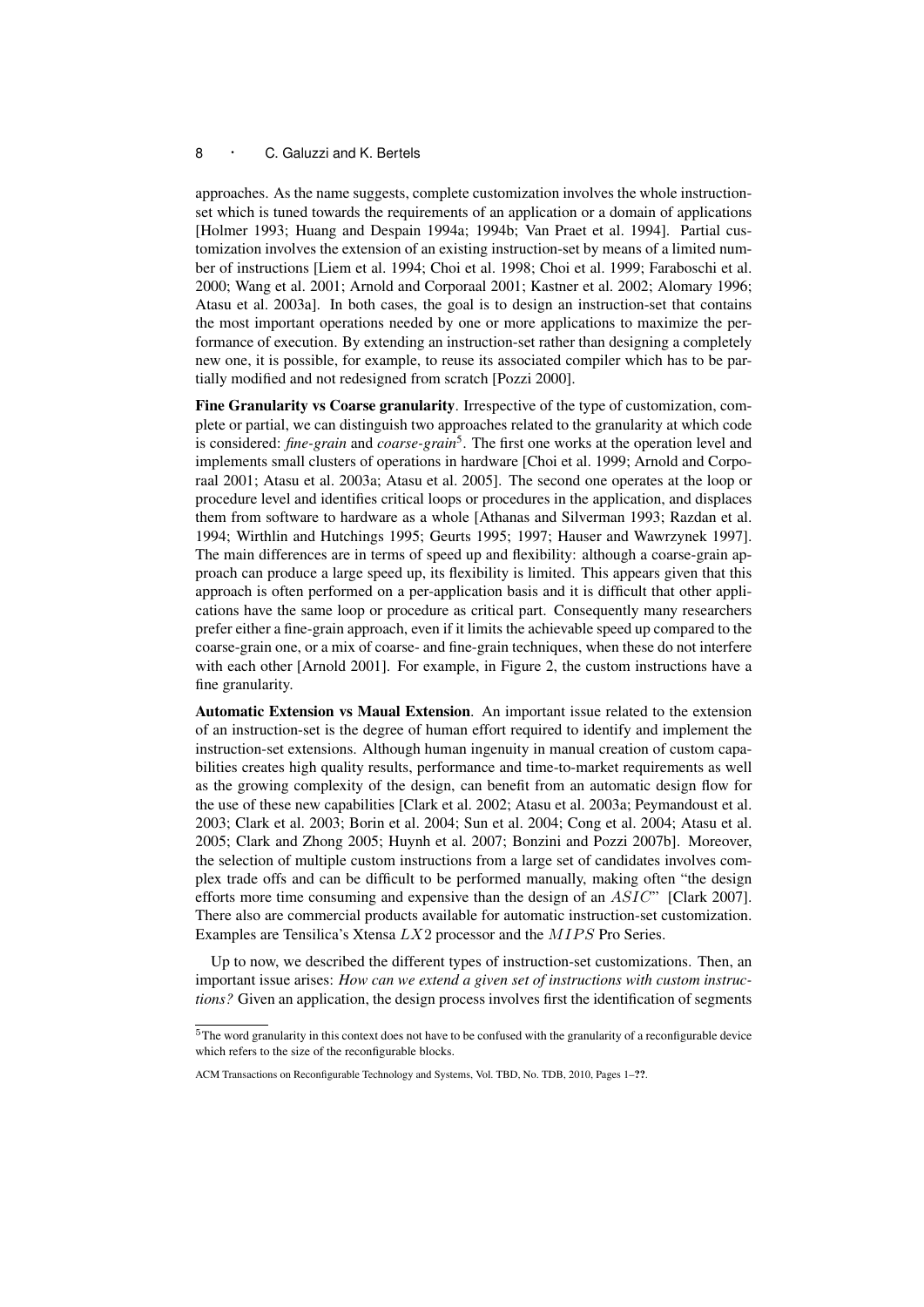of code to speed up. Second, the segments are analyzed for the generation of custom instructions and, then, a subset of the most profitable instructions is selected for hardware implementation based on hardware limitations. Thus, the customization process can mainly be divided in two phases: instruction generation and instruction selection. Given an application or part of an application code, instruction generation consists of clustering of basic operations (such as add, or, load, etc.) (the ones belonging to the instruction-set) or of mixed operations into larger and more complex operations. The custom instructions can cover entirely or partially the application. Once the new instructions are identified, they pass through a selection process, which selects a subset of the most profitable ones. Instruction generation and selection are performed with the use of a function called *cost function* or *guide function*, which takes into account different constraints and guides the identification and selection of the new instructions.

In the next sections, instruction generation and instruction selection are analyzed in detail.

## 4. THE CUSTOMIZATION PROCESS

The generation of new instructions relies on the concept of template. A template is a set of program statements that is a candidate for implementation as a custom instruction. As mentioned before, an application can be described with graphs, such as the data-flow graph and the control-flow graph. In this context, a template is equivalent to a subgraph, where the nodes represent the operations and the edges represent the dependencies. A collection of different templates constitutes a library of templates.

#### 4.1 Custom Templates vs Predefined Templates

A template can be, for example, the multiply accumulate (*MAC*) operation, a very common operation in signal processing areas. An approach which looks at methods to automatically identify parts of the code to move from software to hardware can make use of templates from preexisting libraries, as in the case of the *MAC* operation, or it can build a custom library of templates for the application or domain of applications under consideration.

When preexisting templates are used, the used templates represent the instruction-set extensions. The general two-step process, instruction generation and instruction selection for the identification of custom instructions, is reduced to a single step in which the application is analyzed to find recurrences of the given templates. It is similar to the graph isomorphism problem [Messmer and Bunke 1995; Fortin 1996; Chen 1996]. Many approaches assume the existence of predefined libraries of templates [Sreenivasa Rao and Kurdahi 1992; Liem et al. 1994; Clark et al. 2003; Cheung et al. 2003]. However, this is not always the case and many authors develop their own templates [Athanas and Silverman 1993; Razdan et al. 1994; Choi et al. 1999; Arnold and Corporaal 2001; Kastner et al. 2001; Atasu et al. 2003a; Pozzi et al. 2006a]. In the general case, custom templates are generated through an incremental clustering. A node is selected as a seed and, iteratively, nodes are merged together following different policies.

One of the main goals in designing a method to extend a given instruction-set with dedicated instructions is to make the method, in a certain way, suitable to be applied on different architectures. Unfortunately, this concept has to deal with the effective implementation of the instruction-set on the architecture, which can have specific hardware limitations. For example, if the architecture allows operations with no more than one output, a custom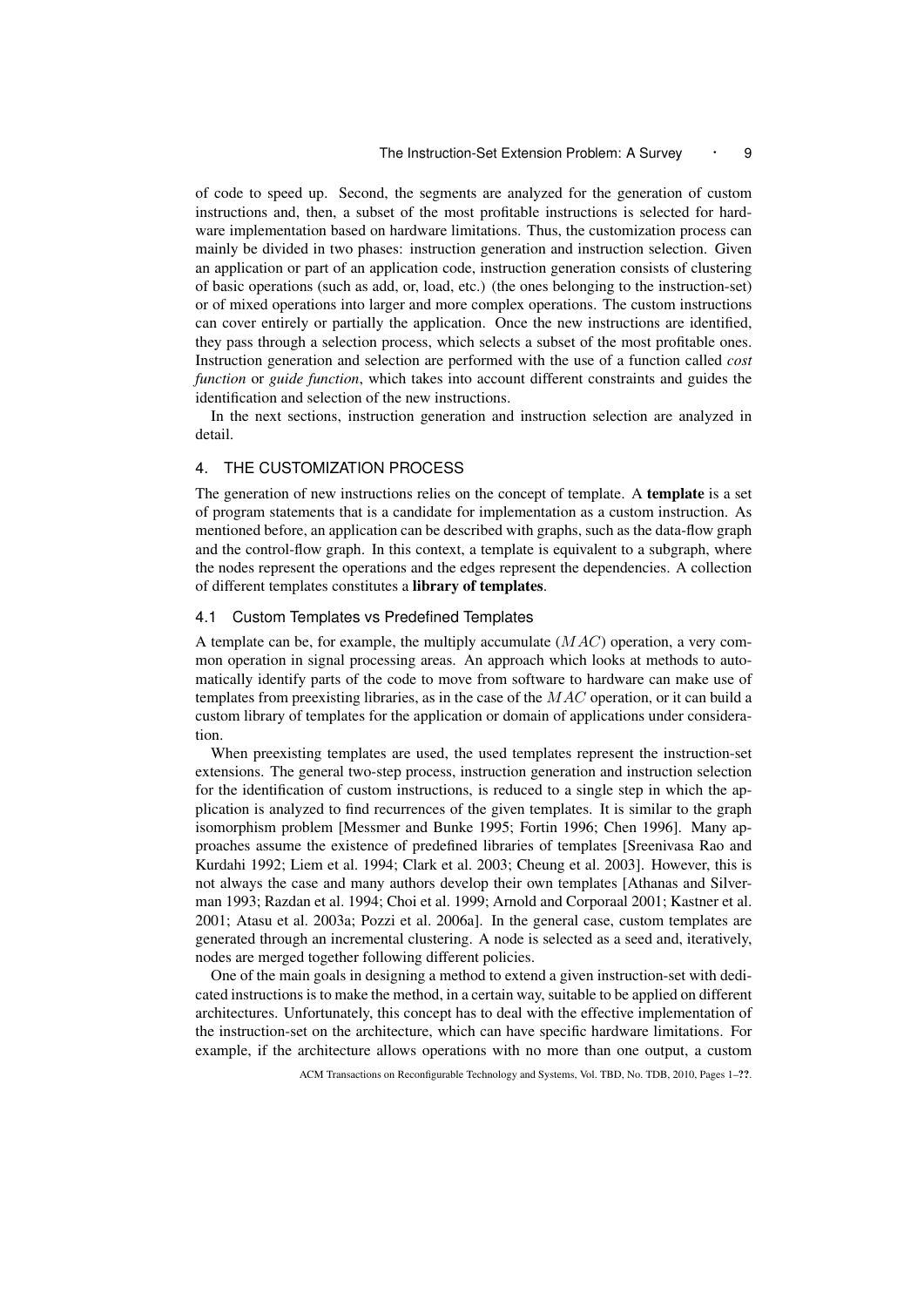instruction with multiple outputs cannot be implemented in hardware, making unusable the custom instruction identified. For this reason, the generation of custom instructions is subject to specific constraints.

## 4.2 The Cost Function

The generation of custom instructions makes use of a function, called cost function (or guide function). The cost function guides the search for the identification of the custom instructions, which satisfy specific metrics (or constraints). The main metrics are listed below:

- (1) number of inputs and outputs: the size of a custom instruction can be limited by imposing limitations on the total number of inputs and/or outputs. This constraint is generally architecture-dependent;
- (2) area: depending on the architecture and on the implementation choices, each operation requires a certain amount of area when implemented in hardware. The cost function considers the area of a cluster as the sum of the operations included in the cluster. When hardware resources are limited, the cost function continues or stops clustering based on the available hardware resources;
- (3) power or energy consumption: power consumption is an important parameter for the design of efficient custom instructions. Based on the power consumption, the cost function can include or exclude a node from the custom instruction. One of the large power consumers is the memory system. For this reason, many time limitations to the number of memory accesses are introduced to limit the total power consumption of the custom instruction.

Additionally, the cost function can take into consideration:

- (4) latency: a custom instruction speeds up the execution of an application if, when moved to hardware, it reduces the total latency. The combination of different operations, as described in Section 3.1, can lead to fewer cycles to execute the operations in conjunction than they do individually;
- (5) instruction scheduling: "if all inputs of an instruction are supposed to be available at issue time and all results are produced at the end of the instruction execution" [Ienne and Leupers 2006], it is required that a feasible scheduling exists for the custom operation when it is fused into a single instruction that is atomically executed in hardware. This constraint is usually identified with the convexity of the instruction, a topic that is explained in more detail in the next sections.

Additional metrics can be introduced to guide the generation of custom instructions. The five aforementioned metrics are general and common to the majority of the approaches for custom instruction generation. Additional specific constraints related to the targeted architecture can also be considered. An exhaustive outline of different metrics used for the generation of custom instruction is presented in [Holmer 1993, Chap.4].

#### 4.3 Instruction Generation

The analysis of the application for the generation of the custom instructions is a *design space exploration* which aims at identifying instructions that can be selected for hardware implementation. We can detect two problems involved in instruction generation: the complexity of the exploration and the shape of the graph.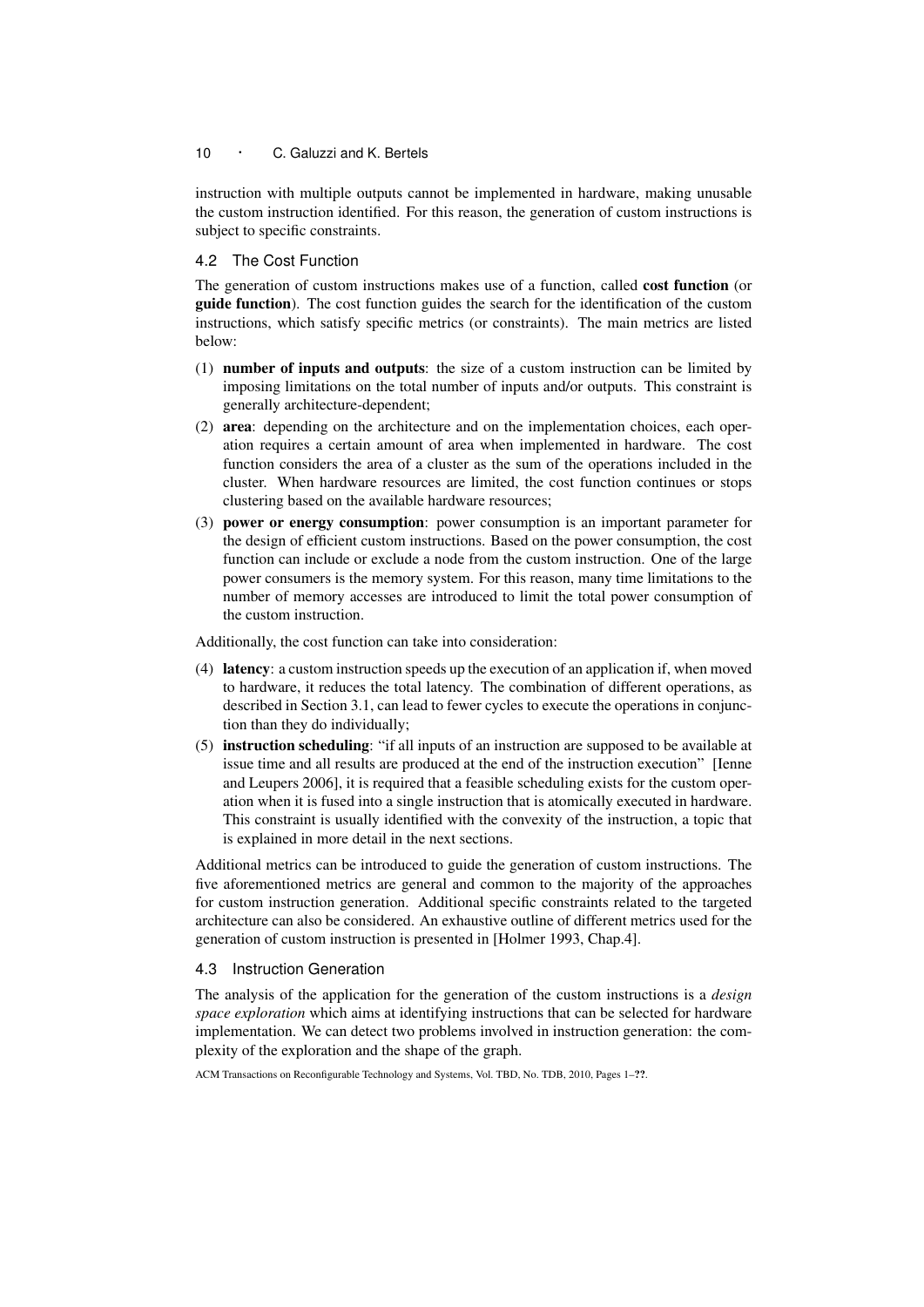The Complexity of the Exploration. Given a graph that represents an application, in the most general case, each node of the graph can either be included or excluded from a candidate instruction. This means that there is an exponential number of potential candidates which turns into an exponential complexity of the design space exploration. The cost function, taking into consideration different constraints, reduces the number of candidates to a limited number. Several techniques have been proposed to handle the high computational complexity of the exploration. This can mainly be tackled in two ways: (1) by reducing the design space to explore (for example by either using heuristics instead of exact algorithms or by limiting the size of the problem) or (2) by introducing specific constraints.

Many efficient heuristics have been proposed with very good runtimes when compared to exact solutions. The use of heuristics, even though it can efficiently reduce the design space explored, also turns into the generation of non-optimal or even feasible solutions. Heuristics are often used with no theoretical guarantee.

An alternative way is to limit the size of the problem. For example, the approach presented in [Atasu et al. 2003a] generates optimal sets of custom instructions. Even though the approach still has a worst exponential case runtime, for graphs of limited size, the solution is provided in a timely manner.

The introduction of additional constraints can reduce the number of candidates for hardware implementation, but has the drawback that every time a node is evaluated for inclusion or exclusion from a candidate instruction, all constraints have to be verified. Therefore, a reduction of candidates turns into a growth of the computational time due to the multiple analyses.

A way to optimally solve covering problems is by using a *branch-and-bound* approach. This approach starts with a search space potentially exponential in size, and reduce stepby-step the search space. The essence of this approach may be summarized in this way: if it is possible to show at any node in the total enumeration that the optimal solution cannot occur in any of its descendants, there is no need to consider those descendant nodes. Then, the search can be pruned at that node and the more we prune in the search space the more computationally manageable the problem becomes. A limitation on the analysis of unsuccessful branches relies on two aspects [Coudert and Madre 1995; Coudert 1996]: effective bounds and pruning techniques. Their combination can significantly improve the efficiency of the covering technique used to identify the candidate instructions for hardware implementation.

Other covering approaches use dynamic programming which is a way of decomposing certain hard to solve problems into equivalent formats that are more amenable to solution. Basically a dynamic programming approach solves a multi-variable problem by solving a series of single variable problems. A drawback of dynamic programming is that it can only operate on tree-shaped graphs. Thus, the non-tree-shaped graph has to be decomposed into sets of disjoint trees. Other covering approaches, like [Arnold and Corporaal 2001], use methods based on dynamic programming modified to deal with non-tree shaped graphs.

The Shape of the Graph. The subject graph, the directed graph representing the given application, can be an acyclic or a cyclic graph. Usually, acyclic graphs are considered during the analysis. This follows from the fact that acyclic graphs can be easily sorted, for example by a topological ordering, whereas cyclic graphs cannot. Therefore, for cyclic graphs, the issue of defining a one-to-one order of the nodes is added to the problem. Additionally, a cyclic graph can be transformed into an acyclic one if, for example, the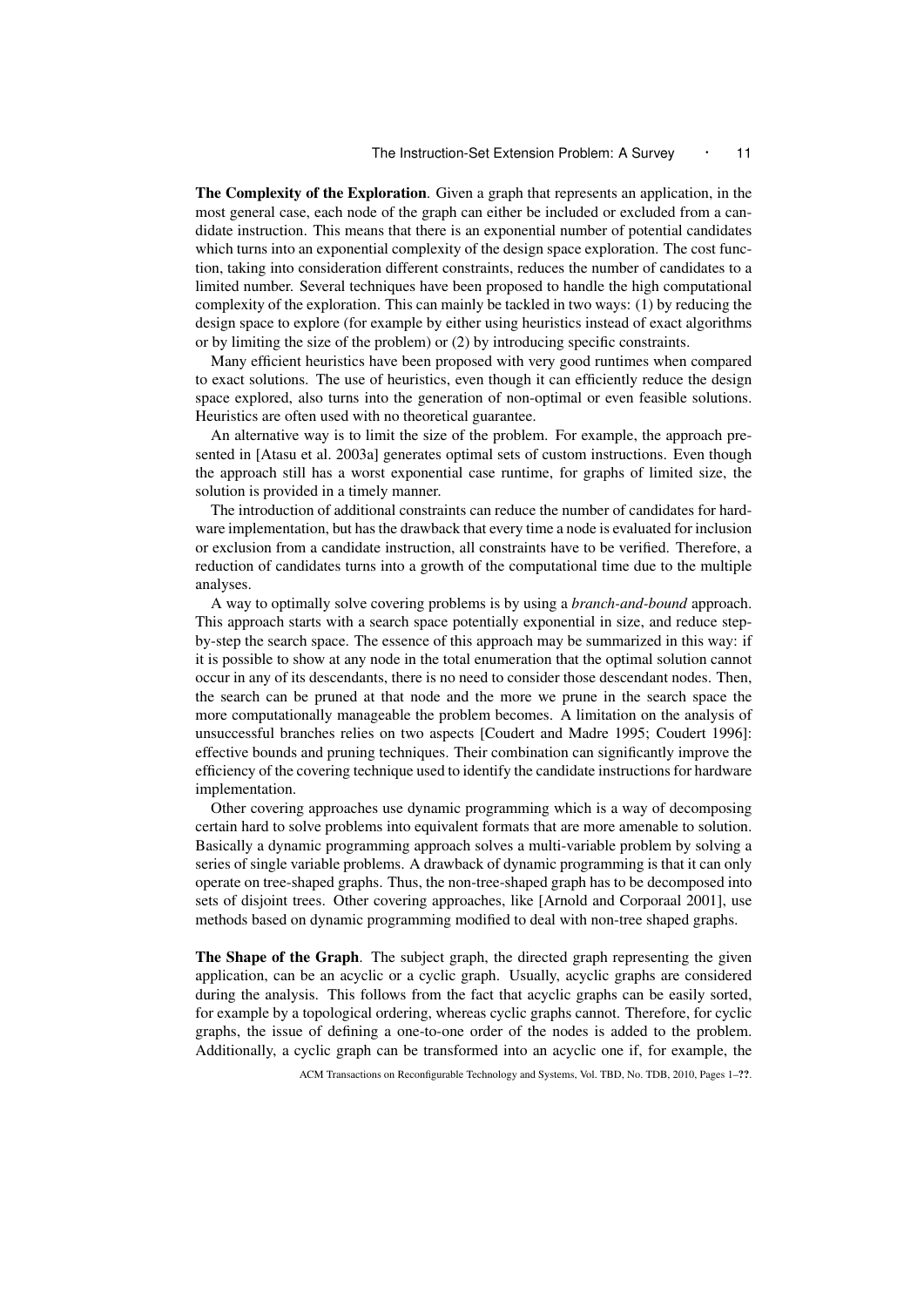cycles are unrolled.

Alternatively for dealing with cyclic graphs, one can consider the complete loops as single nodes in the graph. In this way, the graph can be topologically sorted but it presents two drawbacks: first, the number of custom instructions which is possible to generate is drastically reduced<sup>6</sup>. Second, it is difficult for different applications to share the same loops. This means that the custom instructions generated will speed up the execution of the given application and will hardly be used to speed up the execution of other applications.

Given a subject graph, the custom instructions can be generated following different criteria. When the generation is concluded, a subset of instructions, which maximizes the performance gain, is usually selected based on the available hardware resources. In the next sections, we present an overview of the different types of custom instructions. After that, Section 4.4 continues the analysis of the problem describing the different methods used to select which instructions are the most suitable to be implemented in hardware, within the set of custom instructions generated.

4.3.1 *Connected Instructions vs Disconnected Instructions.* The custom instructions can make use of the parallelism provided by the hardware implementation. This can be realized by looking for instructions, which perform parallel independent operations at the same time. As previously described, in general, when *n* operations are performed in parallel, the total execution time is the maximum of the execution times of the considered operations. This means that a considerable speed up can be gained by identifying disconnected operations which can be clustered together in a custom instruction [Atasu et al. 2003a; Galuzzi et al. 2006; Yu and Mitra 2007]. Even though disconnected instructions can provide a high speed up, the majority of the authors look only for connected instructions [Arnold and Corporaal 2001; Pozzi et al. 2001; 2002; Baleani et al. 2002; Clark et al. 2003; Cong et al. 2004; Yu and Mitra 2004] due to the lower computational complexity of the algorithms. In literature only three works exhaustively enumerate all feasible (see the next paragraph) connected and disconnected subgraphs of a given data-flow graph: [Yu and Mitra 2004] and [Yu and Mitra 2007] list all feasible connected and disconnected patterns respectively, while [Pozzi et al. 2006b] generates both connected and disconnected patterns.

4.3.2 *Convexity and Schedulable Instructions.* When a cluster of operations is fused into a single custom instruction that is atomically executed in hardware, the instruction has to be functionally executable. For example, in Figure 2b), let *G<sup>∗</sup>* be the subgraph consisting of nodes *MM*0 and *MM*1. If *G<sup>∗</sup>* is fused into a single instruction, assuming that all inputs are available at issue time and all results are produced at the end of the instruction execution, there exist no feasible scheduling for *G<sup>∗</sup>* . This basically means that there exists a path between the nodes of  $G^*$  which includes nodes not belonging to  $G^*$ (*MM*6, in this case). The convexity of a graph is the property that guarantees that this eventuality does not occur. In this way it is possible to guarantee a feasible scheduling of the new instructions. Many works in literature generate convex custom instructions. Examples can be found in [Atasu et al. 2003a; Yu and Mitra 2007; Gutin et al. 2007; Zhao et al. 2008].

 $6$ As mentioned in the previous section, the number of potential instructions is exponential in the number of nodes of the graph under analysis. By considering complete loops as single nodes, the total number of nodes in the graph is reduced which, in turn, it reduces the number of potential instructions.

ACM Transactions on Reconfigurable Technology and Systems, Vol. TBD, No. TDB, 2010, Pages 1–??.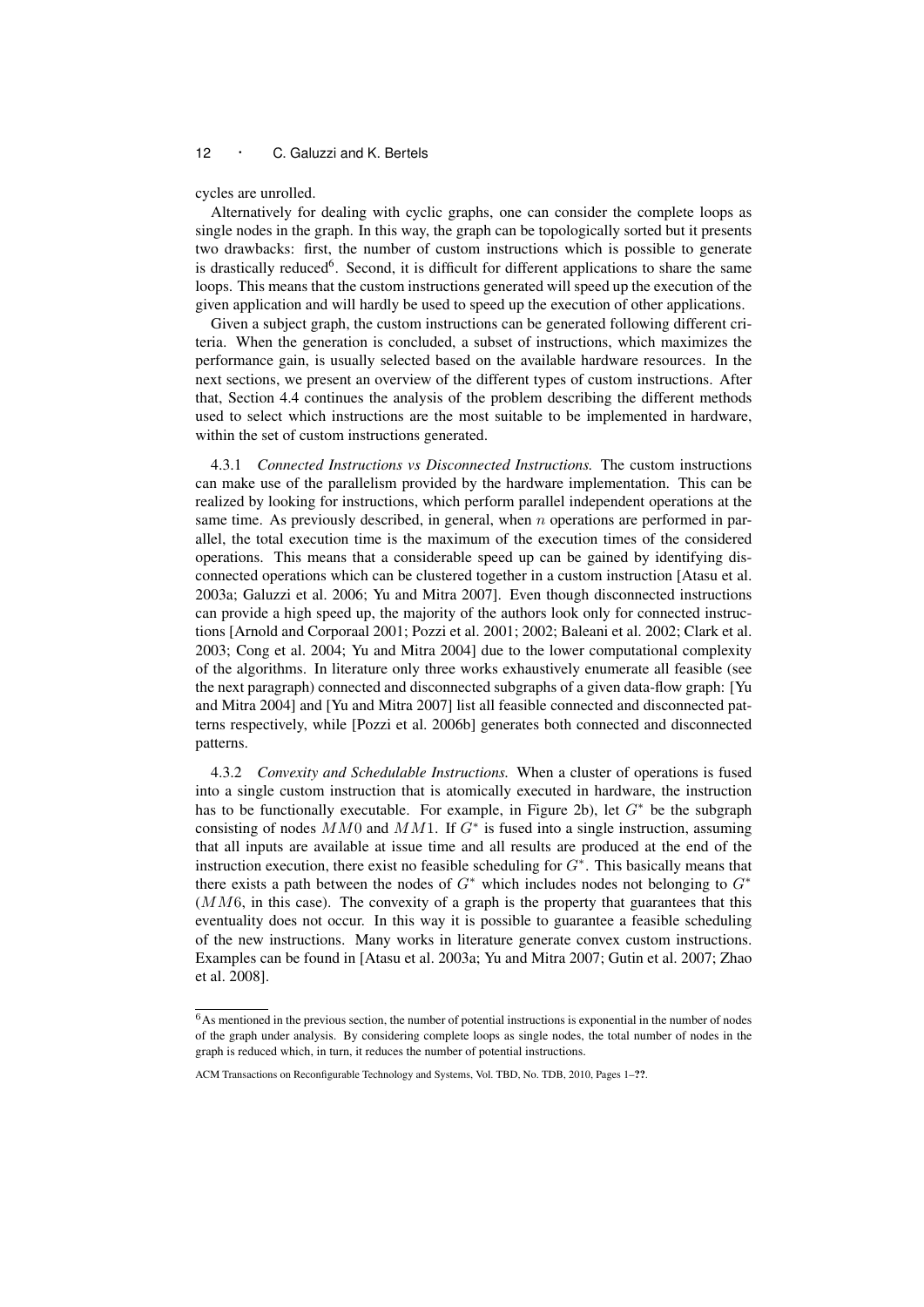4.3.3 *Single-Output Instructions vs Multiple-Output Instructions.* Depending on the target architecture, limitations on the maximum number of inputs and/or outputs can be introduced during the generation of the custom instructions. This is mainly due to the length of the instruction encoding and/or the number of ports in the register file [Yu and Mitra 2007]. Basically, there are two types of clusters that can be identified, based on the number of output values: Multiple-Input Single-Output (*MISO*) and Multiple-Input Multiple-Output (*MIMO*). Accordingly, there are two types of algorithms for the identification of custom instructions: algorithms for the generation of *MISO* instructions and algorithms for the generation of *MIMO* instructions.

Multiple-Input Single-Output (*MISO*). A single-output constraint allows for simplifying the architecture design by considering only one write port and it allows for avoiding conflicts in writing [Pozzi 2000]. A representative example for the generation of singleoutput instructions is introduced in [Alippi et al. 1999; Pozzi et al. 2001] which address the generation of *MISO* instructions of maximal size, called *MAXM ISOs*. Figure 2a) shows an example of an application partitioned in *MAXMISOs*. The proposed algorithm exhaustively enumerates all *MAXMISOs* with a computational complexity linear with the number of processed elements. Access to memory, i.e. load/store instructions, is not considered.

The approach presented in [Cong et al. 2004] targets the generation of *MISO* instructions. As previously described, in the most general case, each node of the graph can either be included or excluded from a candidate instruction turning into an exponential number of potential candidates. As a consequence, a heuristic limiting the total number of input operands and area constraints are introduced to allow an efficient generation. The difference between the complexities of the two approaches in [Cong et al. 2004] and [Alippi et al. 1999] is represented by the properties of *MISOs* and *MAXMISOs*: while the enumeration of the first is similar to the subgraph enumeration problem, the intersection of *MAXMISOs* is empty and then *MAXMISOs* can be enumerated with linear complexity. A different approach is presented in [Galuzzi et al. 2007b] where, with an iterative application of the *MAXMISO* clustering presented in [Alippi et al. 1999], *MISO* instructions with variable number of inputs are generated with a heuristic of linear complexity in the number of processed elements. The approaches in [Cong et al. 2004] and [Galuzzi et al. 2007b] can be very effective when tight limitations on the total number of inputs are applied. An other approach presented in [Lee et al. 2003b] groups the operations of a given loop body into single output clusters for an efficient implementation of the operations onto an *ALU* array. In [Peymandoust et al. 2003], the authors propose polynomial manipulation based techniques for the automatic extension of a given instruction-set with complex single-output instructions.

Multiple-Input Multiple-Output (*MIMO*). Multiple-output instructions can provide significant performance improvements compared with single-output instructions, as shown in [Ienne and Leupers 2006, Chap.7]. There exists an exponential potential number of candidate *MIMO* clusters. A number of approaches proposed in literature identify optimal solutions or use efficient heuristics to reduce the complexity of the solution generated. In [Verma et al. 2002; Atasu et al. 2003a] the identification algorithm detects an optimal number of convex *MIMO* subgraphs based on input/output constraints, area and convexity, but the computational complexity is exponential and it has problems of scalability. A similar approach described in [Yu and Mitra 2004] proposes the enumeration of all the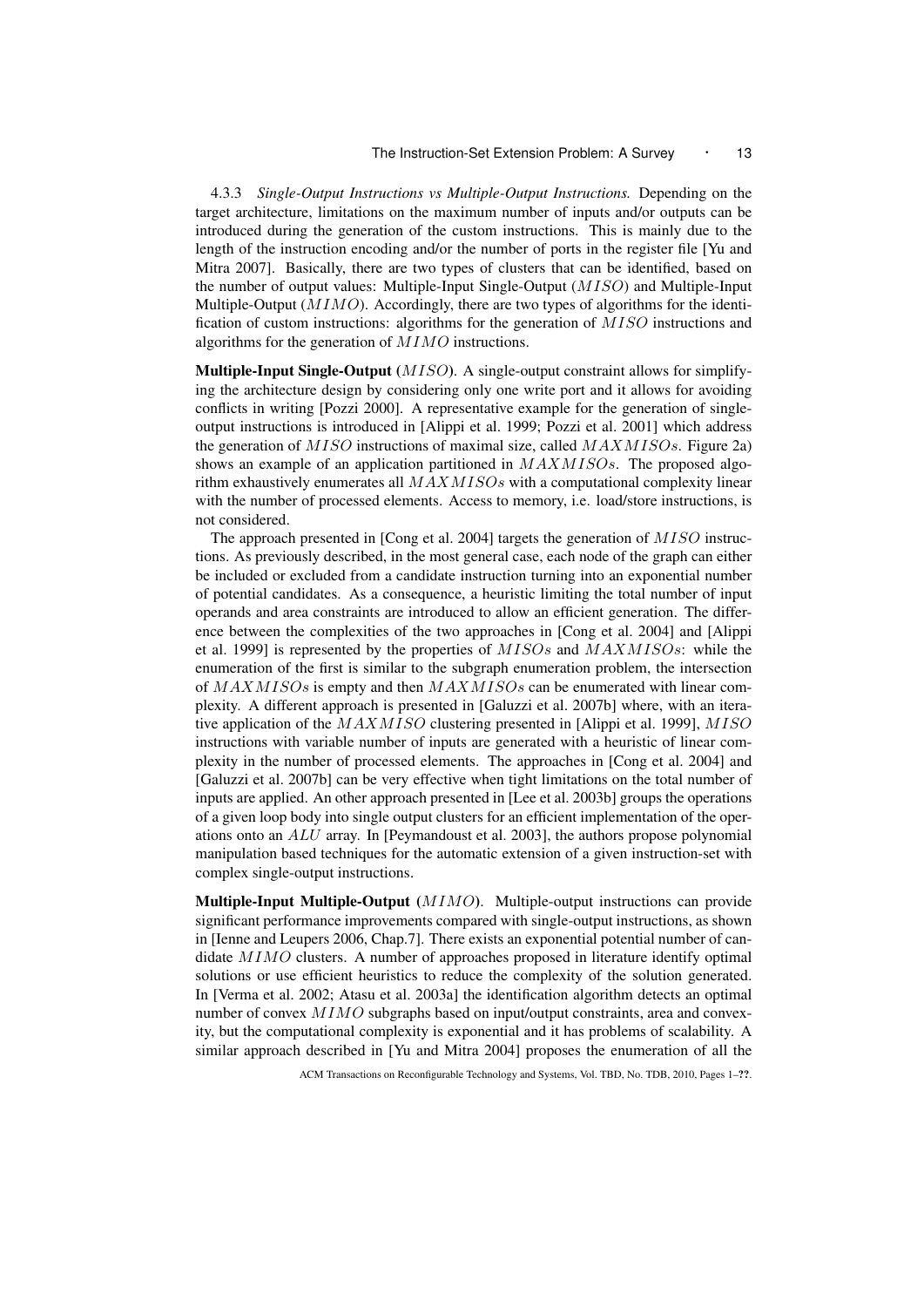feasible instructions (*MISO* and *MIMO*) based on the number of inputs, outputs, area and convexity. The selection problem is not addressed. Contrary to [Atasu et al. 2003a] which has scalability issues if the data-flow graph is very large or the micro-architectural constraints are too fine, the approach presented in [Yu and Mitra 2004] is quite scalable and can be applied on large data-flow graphs with relaxed micro-architectural constraints. The limitation to only connected instructions has been removed in [Yu and Mitra 2007], where the authors address the exhaustive enumeration of connected and disconnected clusters based on the number of inputs, outputs and convexity. In [Biswas et al. 2004], the authors present an approach similar to the one described in [Atasu et al. 2003a] with the inclusion of the memory accesses in the generation of the custom instructions.

In [Atasu et al. 2008] a similar problem is addressed but the authors enumerate only maximal convex subgraphs within an application. Additionally, they do not impose limitations on the number of input and output operands for the custom instructions. Similar target is presented in [Pothineni et al. 2007; Verma et al. 2007] where the authors propose similar methods to enumerate maximal convex subgraphs.

In [Atasu et al. 2005] the authors target the identification of convex clusters of operations under input and output constraints. The clusters are identified with a Integer Linear Programming (*ILP*) based methodology. In [Galuzzi et al. 2006], the authors address the generation of convex *MIMO* operations in a manner similar to [Atasu et al. 2005], although the identification of the new instructions is rather different and based on the *MAXMISO* clustering proposed in [Alippi et al. 1999]. While [Atasu et al. 2005] iteratively solves *ILP* problems for each basic block, [Galuzzi et al. 2006] has one global *ILP* problem for the entire procedure. Additionally, the convexity is addressed differently: in [Atasu et al. 2005] the convexity is verified at each iteration; while in [Galuzzi et al. 2006] the convexity is guaranteed by construction.

In [Arnold 2001], the author proposes a method to generate instructions with an arbitrary number of inputs and outputs for *V LIW* processors. This approach is based on dynamic programming and removes the requirement of a tree-shaped graph during the generation of generally small clusters of instructions. In [Choi et al. 1999], the authors observe that the number of operations per cluster is typically small and propose a clustering method which generates custom instructions limited to pair of instructions without constraining inputs and outputs. In [Baleani et al. 2002], the authors propose a greedy algorithm, called *clubbing*, which identifies custom instructions with limited inputs and outputs (3*−*2 in the examples). In [Biswas et al. 2004; 2005], the authors use the Kernighan-Lin  $(K - L)$  mincut algorithm (see [Lin and Kernighan 1973]), a well-known graph partitioning heuristic, to automatically generate custom instructions again imposing inputs and outputs constraints.

In [Seto and Fujita 2008], "an approach which generates custom instructions with any numbers of inputs and outputs is presented. Unlike other approaches that generate a custom instruction from each subgraph, the authors generate a sequence of multiple custom instructions with high-level synthesis techniques and use resource sharing among the custom instructions in order to reduce the area usage".

As mentioned at the beginning of this section, limitations on inputs and outputs are architecture-dependent. Although a considerable speed up can be achieved by increasing the total number of inputs and/or outputs for the custom instructions, "additional ports result in increased register file size, power consumption and cycle time" [Atasu 2007]. To overcome the limitations on the operands, a number of techniques has been proposed which allow for relaxation of the limitations.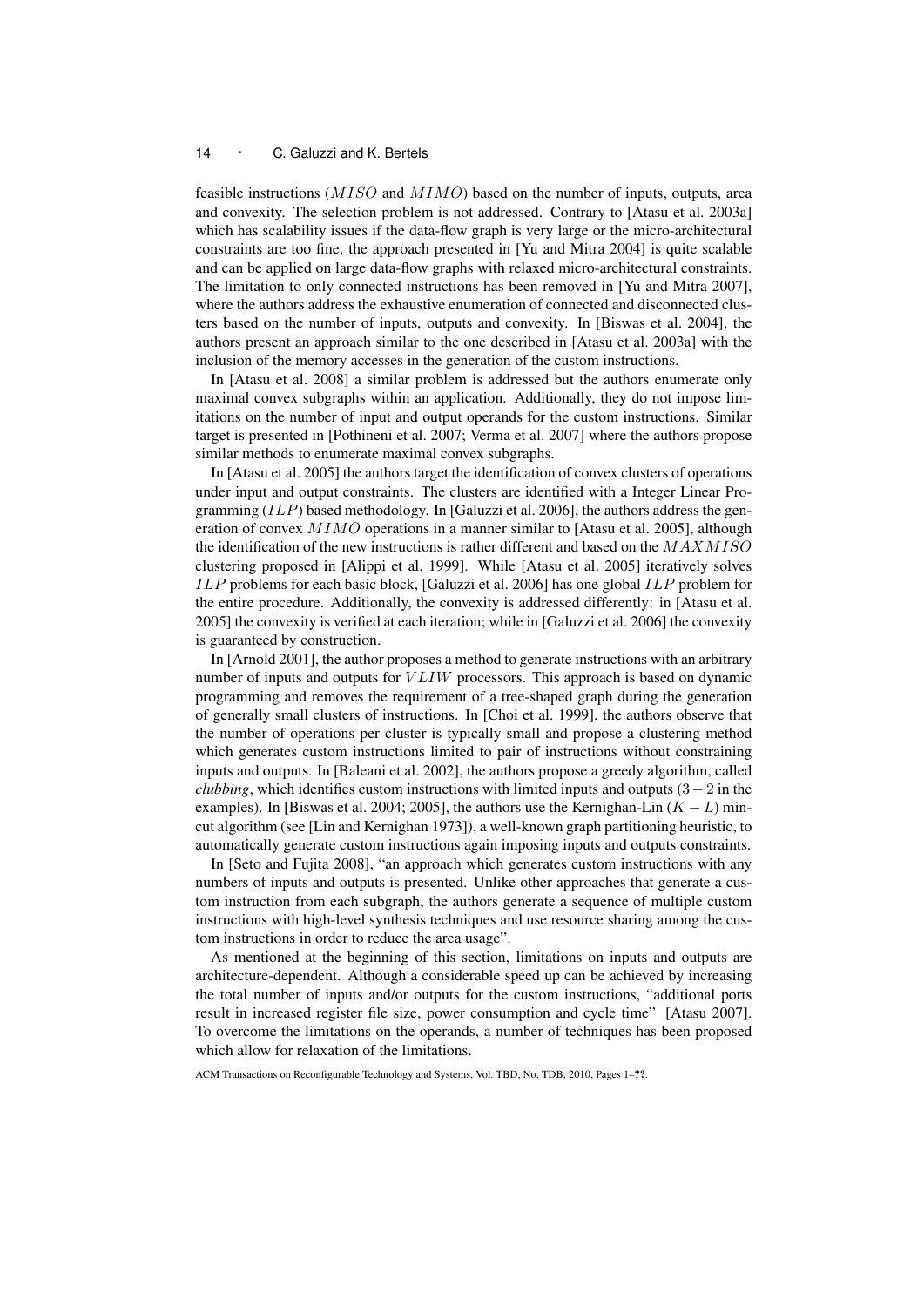In [Pozzi and Ienne 2005], the authors propose a solution to the limitation of actual register-file ports by serializing the register-file accesses and therefore addressing multicycle read and write. The technique combines register file access serialization with pipelining in order to obtain the best global solution. In [Jayaseelan et al. 2006] the authors show that, by forwarding paths of the base processor, up to two additional inputs per custom instruction can be considered without incurring in additional costs.

In the following section, the main approaches for the selection of a subset of candidates for hardware implementation is presented.

#### 4.4 Instruction Selection

The main goal of instruction selection is the identification of a subset of custom instructions suitable to be implemented in hardware, based on the available hardware resources. The selection of the instruction can be optimal [Alippi et al. 2001; Atasu et al. 2003a; 2003b; Atasu et al. 2005; Sang et al. 2005] or non optimal (heuristic) [Sun et al. 2003; Cheung et al. 2003; Brisk et al. 2004; Pozzi et al. 2006a] depending on the used approach.

One of the main problems during the selection of the best candidates is the covering of the design space: optimal algorithms can be too expensive in terms of computational cost. Heuristics alone cannot guarantee either optimality, or feasibility of the solution. The selection can follow different policies. The elements can be selected attempting to minimize the number of distinct templates that are used [Aho et al. 1989; Choi et al. 1999; Guo et al. 2003; Kavvadias and Nikolaidis 2005; Lam 2006; Kavvadias and Nikolaidis 2006; Lam and Srikanthan 2009], attempting to maximize the number of instances of each template [Scharwaechter et al. 2007], or to minimize the number of nodes left uncovered in the graph [Liao et al. 1995; Liao et al. 1998], or in such a way that the longest path through the graph should have minimal delay. Other approaches select instructions based on regularity or frequency of execution, i.e. the repeated occurrence of certain templates [Sreenivasa Rao and Kurdahi 1993b; 1993a; Janssen et al. 1996; Arnold and Corporaal 1999; Brisk et al. 2002; Peymandoust et al. 2003], or resource sharing [Huang and Malik 2001; Moreano et al. 2002], or the occurrence of specific nodes [Kastner et al. 2002; Sun et al. 2002; Clark et al. 2003; Wolinski and Kuchcinski 2007; 2008] or hardware reuse through similarity of the clusters that are implemented [Alomary et al. 1993; Geurts 1995; 1997]. Other appraches try to minimize the power dissipation or consumption [Lee et al. 2003a; Cheung et al. 2005; Strozek and Brooks 2006] or the code size [Biswas and Dutt 2003a; 2003b; 2005] or the memory accesses [Biswas et al. 2006].

One way to address instruction selection is by using Integer Linear Programming (*ILP*) and more generally Linear Programming (*LP*) in combination with an efficient *LP* solver. Linear programming addresses the problem of maximizing or minimizing a linear function over a convex polyhedron specified by linear and non-negativity constraints. In essence, each instruction is associated with a variable, which can have an integer value (*ILP*), non integer value (*LP*), or a boolean value (0*−*1 *LP*). The instructions, and then the variables, have to satisfy a certain number of constraints, which are expressed with a system of linear inequalities. The optimal solution is the one that maximizes or minimizes the, so-called objective function. Examples of instruction selection by using *ILP* and *LP* can be seen in [Imai et al. 1992; Niemann and Marwedel 1996; Lee et al. 2002; Atasu et al. 2005; Yu and Mitra 2005; Galuzzi et al. 2006; Leupers et al. 2006; Atasu et al. 2007; Lee et al. 2007; Wong et al. 2007].

One way to optimally solve covering problems is by using dynamic programming or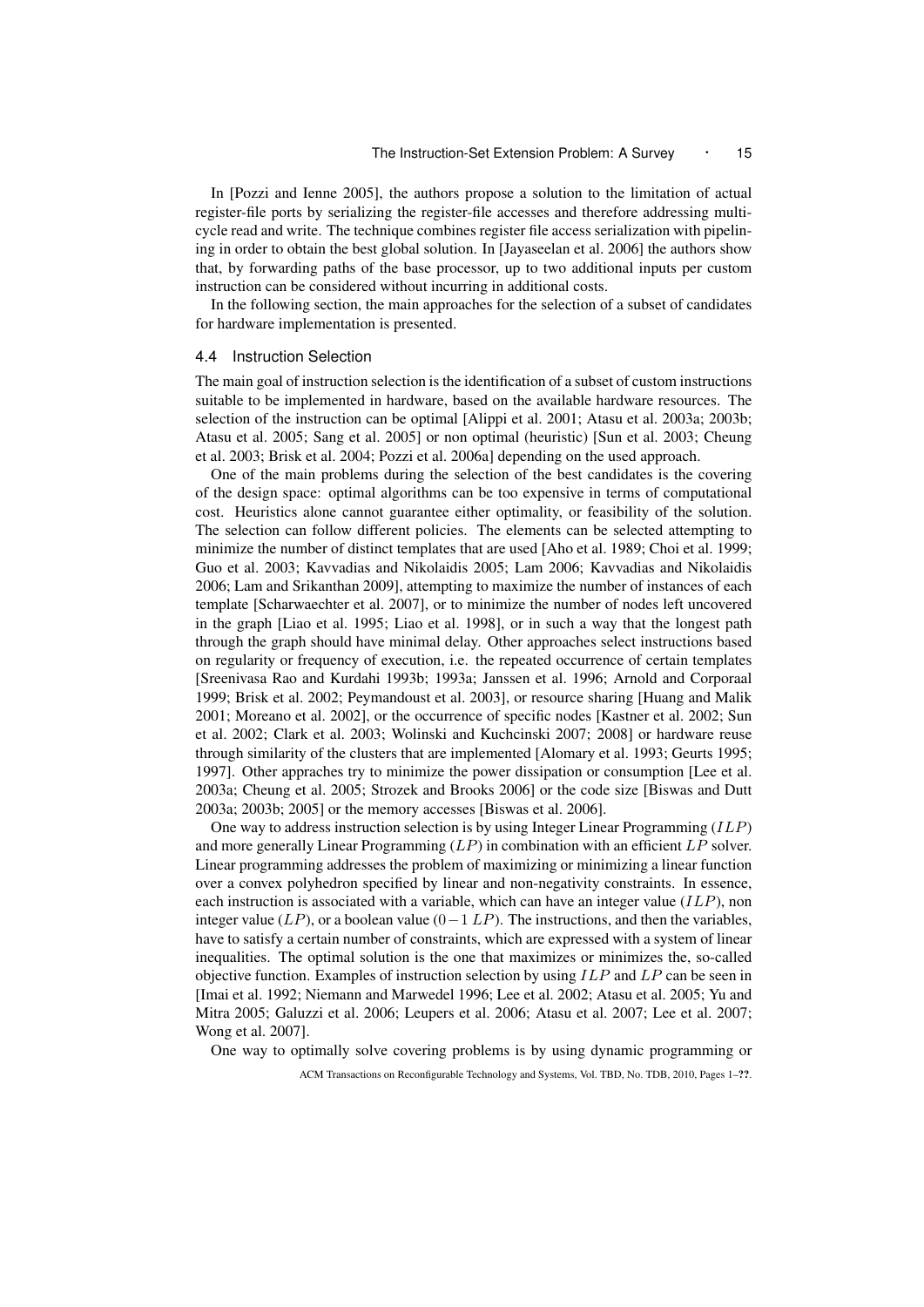branch-and-bound methods. Exact solutions are proposed in [Grasselli and Luccio 1965; Brayton and Somenzi 1989]. A method is efficient when it prevents the exploration of unsuccessful branches at earlier stages of the search. This relies on efficient bounding techniques [Coudert and Madre 1995; Coudert 1996; Liao and Devadas 1997; Li et al. 2005]. In [Liao and Devadas 1997] it has been shown that Linear-Programming Relaxation  $(LPR)^7$  can be used to obtain tighter lower bounds than previous approaches [Coudert and Madre 1995; Coudert 1996]. "Their techniques, derived from computing a maximal independent set, are based on the idea of solving the *LP R*-equivalent of the *ILP* form of the binate-covering problem for lower-bounding purposes, and of applying traditional covering-matrix reduction techniques during branch-and-bound. These new lower bounds require more computation but they allow for early termination of suboptimal branches" . In [Bình et al. 1996; Bình et al. 1996] the authors propose a branch-and-bound based algorithm to minimize the area cost under constraints of schedule length and power consumption.

An additional problem during the selection of the instructions is template overlapping [Cong et al. 2004; Aleta et al. 2004]. For example, in Figure 2b), the two subgraphs ` containing nodes *MM*1 and *MM*6 and nodes *MM*1 and *MM*2 respectively, overlap at node *MM*1. This is a typical problem when a set of predefined templates is used. There are two ways of selecting instructions when we deal with overlapping templates: either by selecting a subset of non-overlapping templates that maximizes performance or by first replicating the common nodes between the overlapping templates and then selecting a subset of templates that maximize performance. In this way, at an additional cost of the replicated nodes, performance can be increased through a greater number of candidates suitable for hardware implementation. In the general case, after the generation of a custom instruction, the nodes belonging to the cluster are removed from the nodes subject to further analysis. Therefore, two disjoint templates do not overlap [Baleani et al. 2002; Galuzzi et al. 2007a].

Instruction selection, similarly to instruction generation, makes use of a cost function to guide the selection. Many approaches combine instruction generation and selection and use a unique cost function to generate and select custom instructions. As mentioned in Section 4.2, the cost function considers a certain number of metrics (constraints) to guide the generation. When generation and selection are considered independently, it is possible to split the constraints between the two functions and reduce the complexity of the generation-selection process of the custom instruction. For example [Atasu et al. 2003a] describes an approach for the generation of convex *MIMO* operations. The new operations are grown from a single operation/node taken as a seed and the adjacent nodes are evaluated for inclusion in the cluster. Each node considered for inclusion or exclusion in/from a cluster needs to satisfy constraints on the total number of inputs, outputs and convexity. Testing the convexity of a cluster involves multiple analyses of the nodes in the cluster to verify that for each pair of nodes in the cluster there is no path connecting the nodes that involves nodes not belonging to the cluster itself. If the output limit is set to one, each time a node is evaluated for inclusion or exclusion in a cluster, the convexity constraint is automatically satisfied by the single-output of the cluster. This follows by the single-output property: if the cluster has single-output, for each pair of nodes in the cluster,

<sup>7</sup>The Linear-Programming Relaxation (*LP R*) of an *ILP* is the linear program obtained by disregarding the integrality constraints.

ACM Transactions on Reconfigurable Technology and Systems, Vol. TBD, No. TDB, 2010, Pages 1–??.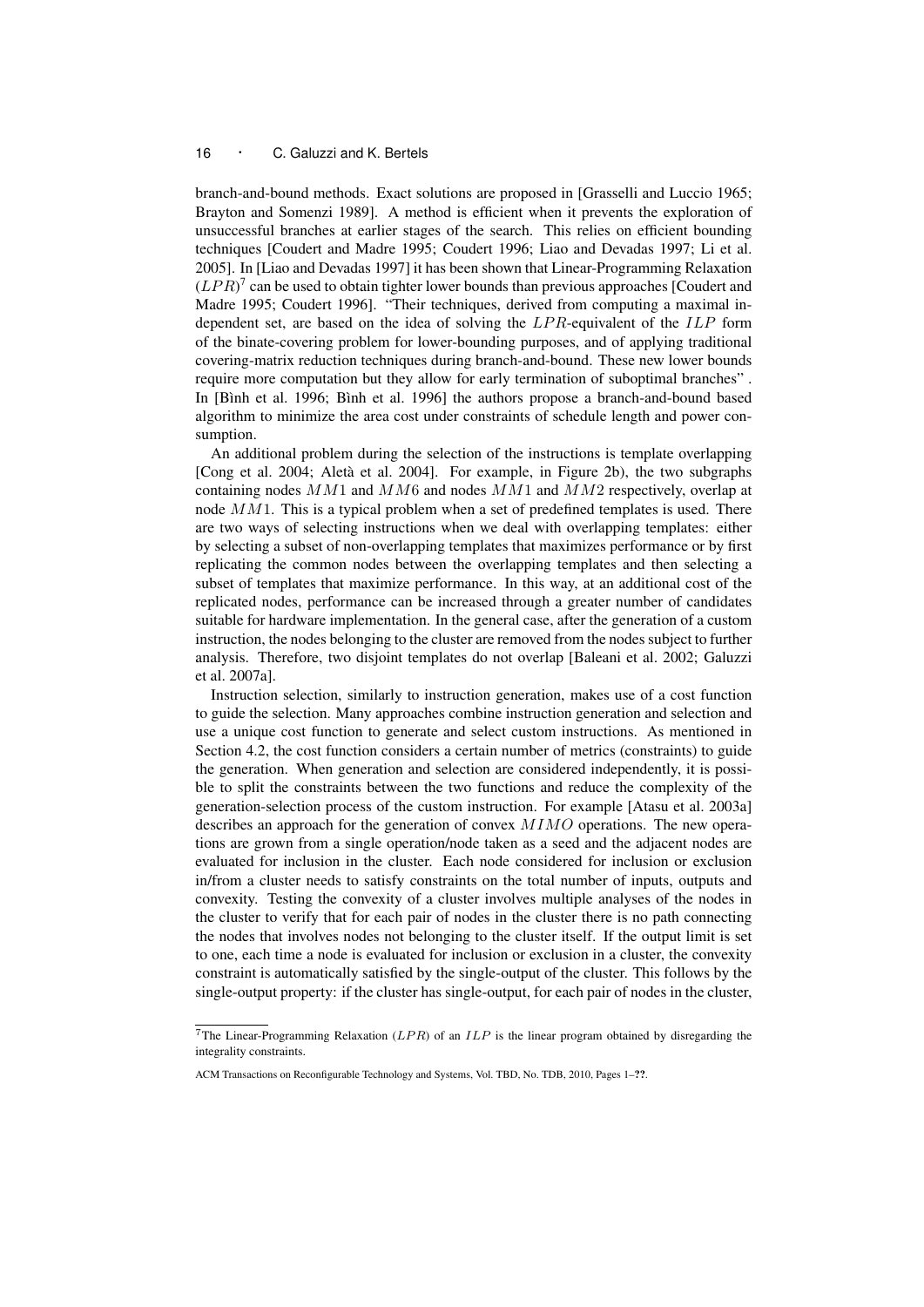all the paths connecting the two nodes belong to the cluster. As a consequence, by reducing the number of constraints to test from 3 to 2, a considerable amount of the execution time can be saved.

## 5. CUSTOM INSTRUCTION INTEGRATION

In this section, we present an overview of the main approaches, which integrate custom instructions. There are several ways in which a processor and a reconfigurable logic can be coupled. "The tighter the integration, the more frequently the custom logic can be used within an application. This is mainly due to lower communication overhead" [Compton and Hauck 2002].

The main methods to couple a processor and a reconfigurable logic are listed below [Pozzi 2000; Atasu 2007]:

—functional units,

—coprocessors,

—attached or external processing units,

—embedded cores.

In the following sections, these approaches are analyzed in more detail. Additionally, a representative overview of the main approaches proposed in the last years is presented.

#### 5.1 Functional Units

In this scenario, processor and reconfigurable logic are tightly coupled. The custom instructions are integrated into the host processor data-path in parallel to the basic execution unit. In this way, "it is possible to make use of the traditional programming environment extended with the custom instructions" [Compton and Hauck 2002].

Representative examples are the *OneChip* architecture [Wittig 1995; Wittig and Chow 1996] which combines a *MIP S*-like host processor with reconfigurable logic resources to accelerate speed-critical applications. The reconfigurable functional unit works in parallel with the normal units and no limitations are imposed on the kind of functions implemented in the reconfigurable logic. The architecture allows dynamic scheduling and partial dynamic reconfiguration. Additionally, the functions to be implemented in hardware are manually selected.

An other example is the *Chimaera* architecture [Hauck et al. 1997; Ye et al. 2000; Hauck et al. 2004], in which a reconfigurable functional unit works in parallel with the normal execution unit, has access to shadow registers (registers which duplicate a subset of the registers of the base processor in the custom logic area) and it is mapped onto an onchip *F P GA* which implements different multi-operand functions utilizing partial run-time reconfiguration to reduce reconfiguration time.

The *PRogrammable Instruction-Set Computer* (*P RISC*) architecture [Razdan and Smith 1994] integrates combinational reconfigurable logic as reconfigurable functional units with limited inputs and outputs. The system automatically detects sequences of logic operations which can be implemented as single new instructions. The search is limited to sequences of operations with two inputs and one output which are executed in a single cycle and the reconfigurable functional units are partially dynamically reconfigurable.

In [Vassiliadis et al. 2006; Vassiliadis et al. 2007] an embedded single issue *RISC* processor tightly coupled with a coarse grain Reconfigurable Functional Unit (*RF U*) is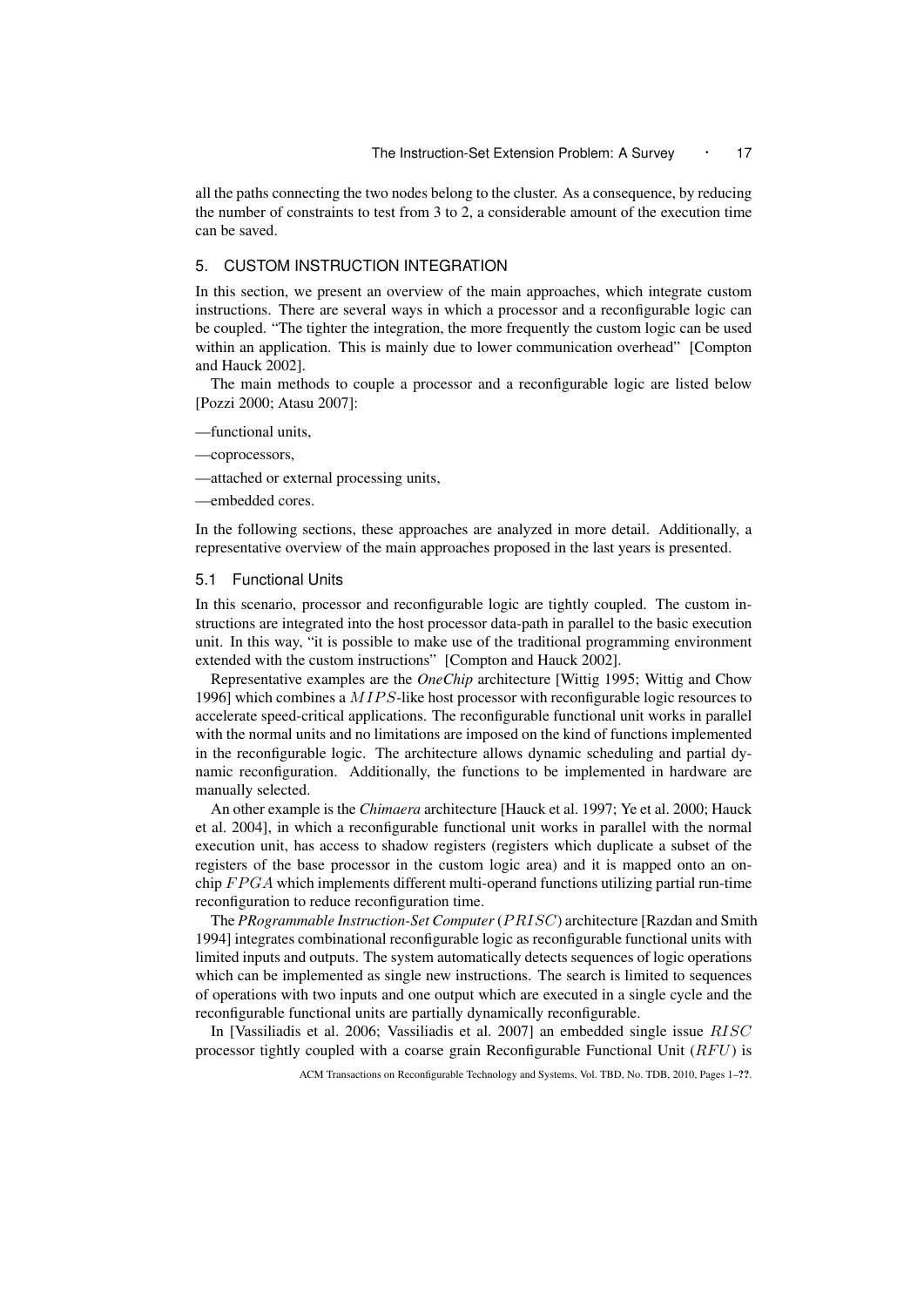presented. "Two architectural enhancements are presented: partial predicated execution, used to remove control dependencies and expose larger clusters of operations as candidates for execution in the *RFU*, and virtual opcode, used to alleviate the opcode space explosion and increase the number of candidate for execution in the *RF U*. The main characteristic of this architecture is that the communication overhead between the control unit and the datapath is eliminated. The elimination is achieved by an efficient integration of the reconfigurable functional unit, which optimally exploits the processor's pipeline structure. The reconfigurable functional unit executes a set of instructions with no data dependencies in parallel, increasing in this way the overall speed up".

An other architecture, *Processor Reconfiguration through Instruction-Set Metamorphosis* (*P RISM − I*) is presented in [Athanas and Silverman 1993]. In this system, entire functions inside the application can be mapped onto reconfigurable hardware. Special instructions, embedded in the object code, control the interaction between what is executed in hardware and what is executed in software. The system starting from generic *C* code generates *F P GA* configurations in a semi-automatic process. Due to the limitations of the *F P GA* technology at that time, processor and *F P GA* were located into separate chips making the interface between them relatively slow. This, together with an initialization overhead for the reconfigurable component, considerably limited the class of applications addressable by the system, which moreover is more suitable for a coarse-grained customization.

#### 5.2 Coprocessors

In this scenario, the custom instructions are integrated as a coprocessor "which directly access to the main processor through a local bus or dedicated pins of the main processor" [Atasu 2007]. Coprocessors are, in general, able to perform many computations without constantly communicating with the main processor: the processor sends the data directly to the coprocessor or it provides information on where the data are located in the memory. Usually processor and coprocessor can work simultaneously. Additionally, the low-latency, high-bandwidth connection between processor and coprocessor allows accessing more frequently the custom logic. In literature, many approaches follow this type of integration. Coprocessors can be divided into fine- and coarse-grain category [Atasu 2007].

The *Garp* architecture [Hauser and Wawrzynek 1997] belongs to the first category and is used to accelerate specific loops or subroutines. This system integrates on the same die a standard *MIP S − II*-like host processor with a reconfigurable coprocessor. When a reconfigurable function is called, the main processor activates the coprocessor to execute the operation. The coprocessor accesses both the processor main memory and cache memory and does not require processor intervention during the execution of the operations. For this reason, the processor is suspended when the coprocessor is activated. The reconfigurable array can be partially reconfigured as it is organized in rows.

The *Molen* architecture presented in [Vassiliadis et al. 2004; Vassiliadis et al. 2001] is composed by a *GP P*, the core processor, which controls the execution and the (re)configuration of a reconfigurable co-processor, tuning the latter for specific applications by implementing application-specific instructions. The instructions are decoded by an arbiter determining which unit is targeted. The instructions are partitioned in basic instructions executed by the core processor, and application-specific instructions implemented on the reconfigurable processor. The communication overhead is comparable to [Athanas and Silverman 1993] but the configurations are defined as part of the processor design itself

ACM Transactions on Reconfigurable Technology and Systems, Vol. TBD, No. TDB, 2010, Pages 1–??.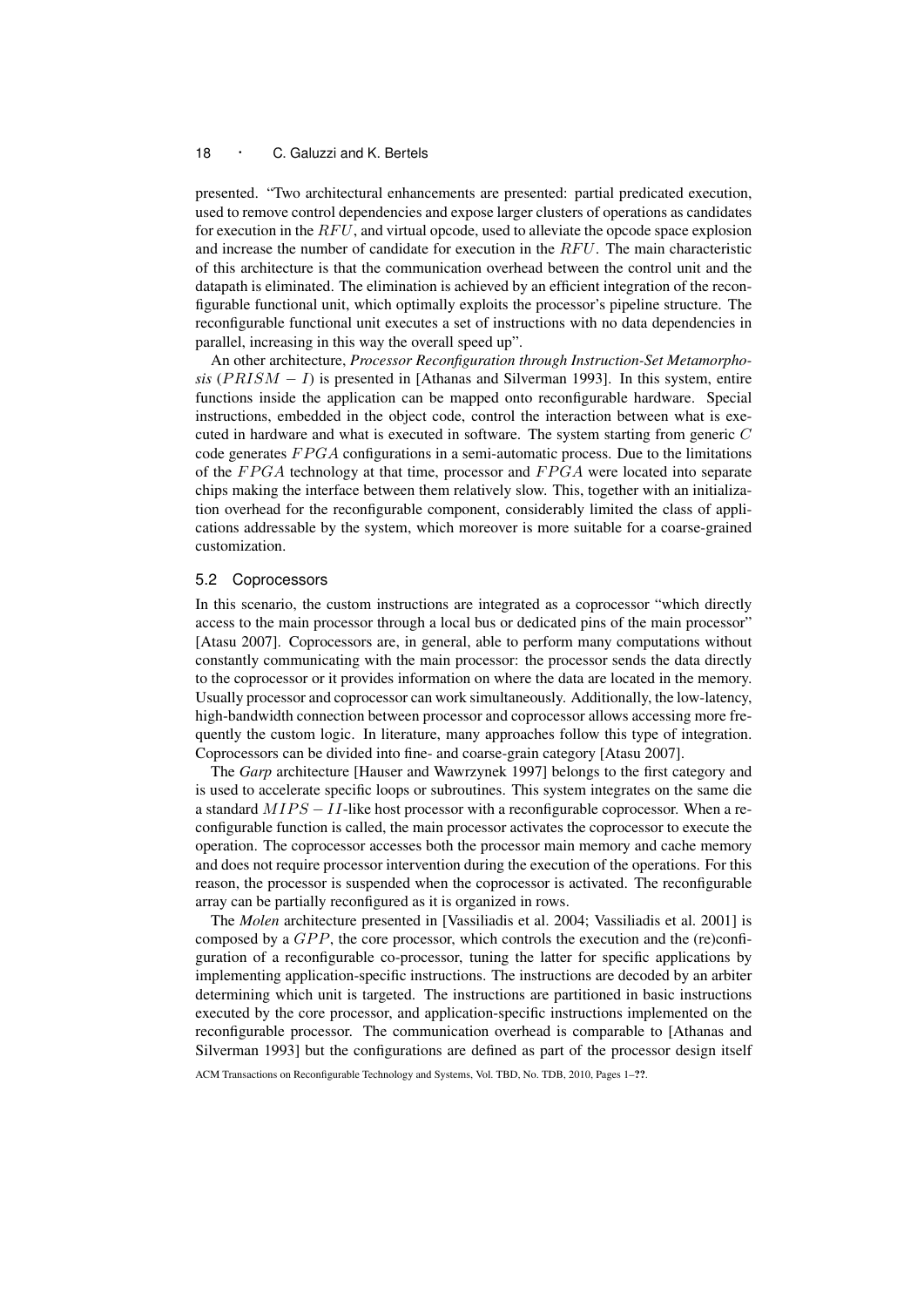instead of being determined by compilation. Moreover Molen has a high degree of freedom in the definition of the programmable array structure and can exploit commercial *FPGAs*, taking advantage of the technology development in this field, while maintaining the basic architectural framework unchanged.

An other architecture is presented in [Iseli and Sanchez 1995; Iseli 1996], *Spyder*, a coprocessor with several reconfigurable execution units working in parallel, based on a *V LIW* processor architecture. Other examples are the *P RISM − II* [Wazlowski et al. 1993] and the *NAP A* architecture [Rupp et al. 1998].

The *REconfigurable Multimedia ARray Coprocessor* (*REMARC*) [Miyamori and Olukotun 1998] is part of the coarse-grain category. A reconfigurable coprocessor that consists of a global control unit and 64 programmable logic blocks called nano-processors is designed to accelerate multimedia applications, such as video compression, decompression, and image processing. Each 16-bit unit has an entry instruction *RAM*, *ALUs*, data *RAM*, instruction and several other registers. The reconfigurable array operates on the coprocessor data registers and a control unit transfers data between these registers and the processor. The architecture allows dynamic reconfiguration.

In [Lu et al. 1999], the authors present *MORP HOSY S*, a system which integrates a reconfigurable array of processing cells, a *MIP S*-like host processor and an efficient memory interface unit designed to speed up video compression, data encryption and target recognition.

The *ADRES* architecture [Mei et al. 2003] tightly couples a *V LIW* processor with a coarse-grain reconfigurable matrix into one single architecture. Processor and reconfigurable matrix cannot execute concurrently and this allows sharing of resources between them. The reconfigurable cells composing the reconfigurable matrix include *ALU*-like configurable functional units and local register files. Other examples are the *Reconfigurable Pipelined Datapath* (*RaPiD*) architecture [Ebeling et al. 1996] which aims at speeding up highly regular, computation-intensive tasks using deep pipelines, and the *Pleiades* Architecture [Rabaey 1997] which is designed for speeding up communication, speech coding and video coding.

Coarse-grain reconfigurable logic usually has the advantage of providing faster reconfiguration times, fewer configuration bits and faster clock speed in the reconfigurable logic. Coarse-grain configurable architectures are more suitable for data-intensive applications in the multimedia and communication domains, while fine-grain architectures are better for bit-level computation [Huang et al. 2004].

Commercial products include, for example, *Cascade* by Criticalblue<sup>8</sup>, an automated coprocessor synthesis solution used to accelerates the execution of compiled binary executable software code offloaded from the Central Processing Unit (*CP U*) by creating a loosely coupled programmable coprocessor.

## 5.3 Attached or External Processing Units

When custom instructions are integrated as attached or external processing units, communications between the host processor and the processing units is achieved through a general purpose bus interface. In this case, "performance is affected by the high communication overhead due to the bandwidth and latency limitations of the general purpose bus. For this reason, this type of organization is used for applications which have a high computation

<sup>8</sup>*http://www.criticalblue.com/criticalblue products/cascade.shtml*

ACM Transactions on Reconfigurable Technology and Systems, Vol. TBD, No. TDB, 2010, Pages 1–??.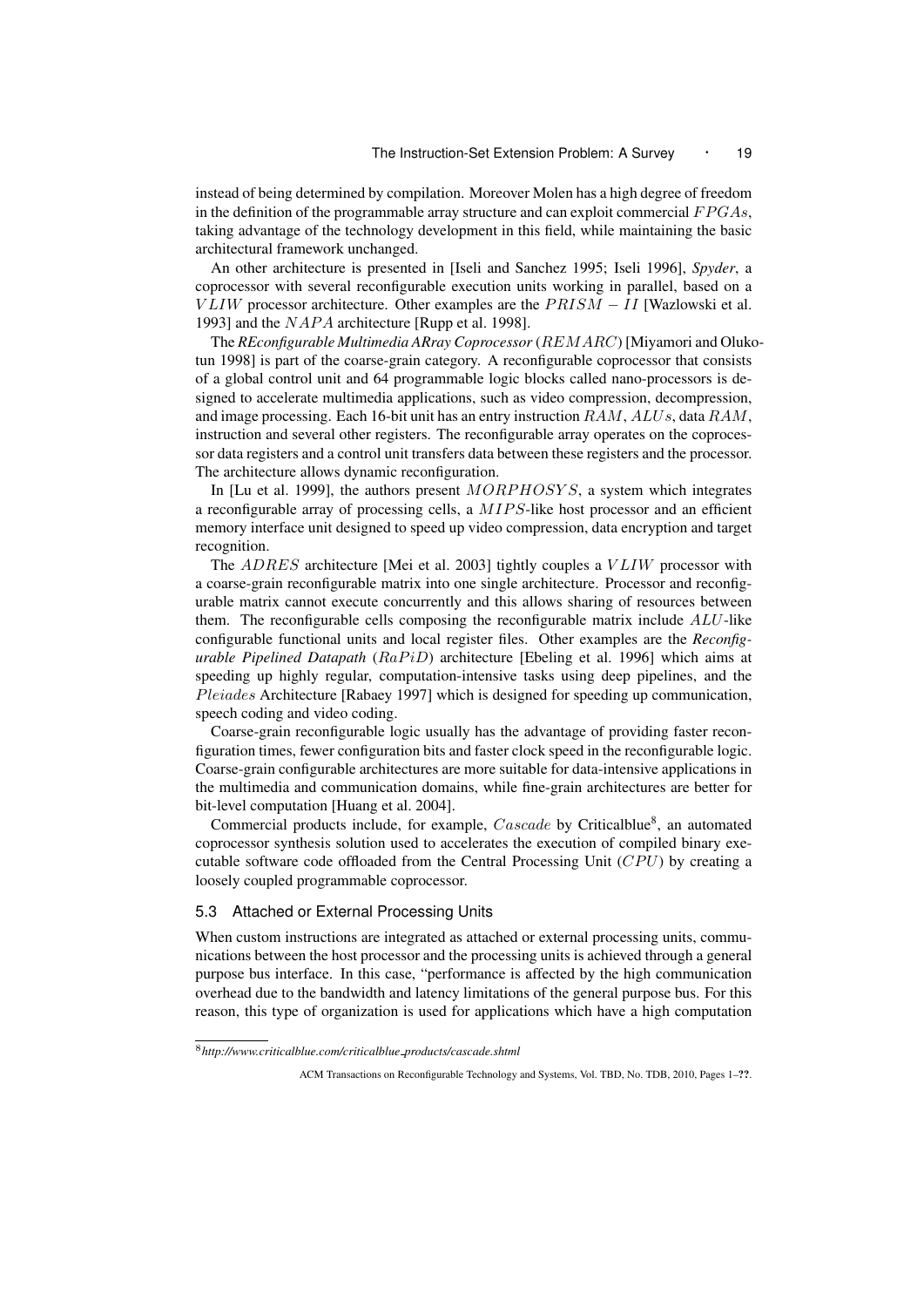to communication ratio, such as stream-based applications" [Atasu 2007]. This means that "a significant amount of processing can be done by the processing unit without the intervention of the main processor" [Compton and Hauck 2002].

An example is *PipeRench* [Goldstein et al. 1999], a reconfigurable fabric used as an attached processor designed to accelerate pipelined applications. The architecture, partially dynamically reconfigurable, consists of an interconnected network of processing elements organized in pipeline stages. Each processing element consists of registers and *ALUs*. An intermediate language is used to generate the fabrics configurations.

The *SONIC* architecture [Haynes et al. 1999; Haynes et al. 2000] consists of a set of processing elements, called Plug-In Processing Elements (*P IP Es*), interconnected by a bus. Each *PIPE* contains a reconfigurable processor, a scalable router that also formats video data, and a frame-buffer memory. The architecture is designed to exploit parallelism in video image processing algorithms.

*Splash* [Gokhale et al. 1991] and *Splash*2 [Buell et al. 1996] are attached processors using *FPGAs* as their processing elements (32 and 17 respectively). The *FPGAs*, each coupled with a *RAM*, are connected as a linear array through a crossbar switch that introduces larger flexibility than that of a simple linear array.

#### 5.4 Embedded Cores

In this case, the processor is embedded in the reconfigurable hardware [Todman et al. 2005; Atasu 2007]. The processor is embedded either as a hard core or as a soft core implemented on resources of the reconfigurable hardware itself which can be used to extend the core with specialized instructions. In the former category, there are commercial products as the Altera's Excalibur and the Xilinx Virtex II which embed an *ARM*922*T* core and a *P owerP C* 405 core respectively and the Atmel *F P SLIC* which embed a 20 *MIP S AV R* 8 *− bit RISC* core. The Altera Nios and Nios II and the Xilinx MicroBlaze and PicoBlaze belong to the latter category. When hard cores are compared with soft cores, they present advantages and drawbacks. First, hard cores are more area-efficient leaving additional logic for other uses and second, they are usually faster. Third, hard cores are less flexible and fourth, hard cores do not allow for an arbitrary choice of the number of cores.

Many other architectures have been proposed and a number of surveys exists. Exhaustive reviews are presented in [Radunovic and Milutinovic 1998; Hartenstein 2001a; 2001b; Barat and Lauwereins 2000; Barat et al. 2002; Compton and Hauck 2002; Vassiliadis and Soudris 2007]. We refer the interested reader to the aforementioned surveys, where the classification of the architectures is also presented in terms of granularity of the reconfigurable logic blocks and in terms of different coupling approaches.

#### 6. CONCLUSIONS

In this paper, we presented an overview of the issues involved in the customization of an instruction-set by means of a set of specialized instructions for a given application or domain of applications. The problems, analyzed in detail, consider different types of customizations and instructions and both instruction generation and selection.

The problems involved, as described in the paper, are computational complex problems. Hardware/software partitioning, equivalent to instruction-set customization under certain assumptions, it is proven to be NP-hard in the general case [Arato et al. 2003]. Optimal ´

ACM Transactions on Reconfigurable Technology and Systems, Vol. TBD, No. TDB, 2010, Pages 1–??.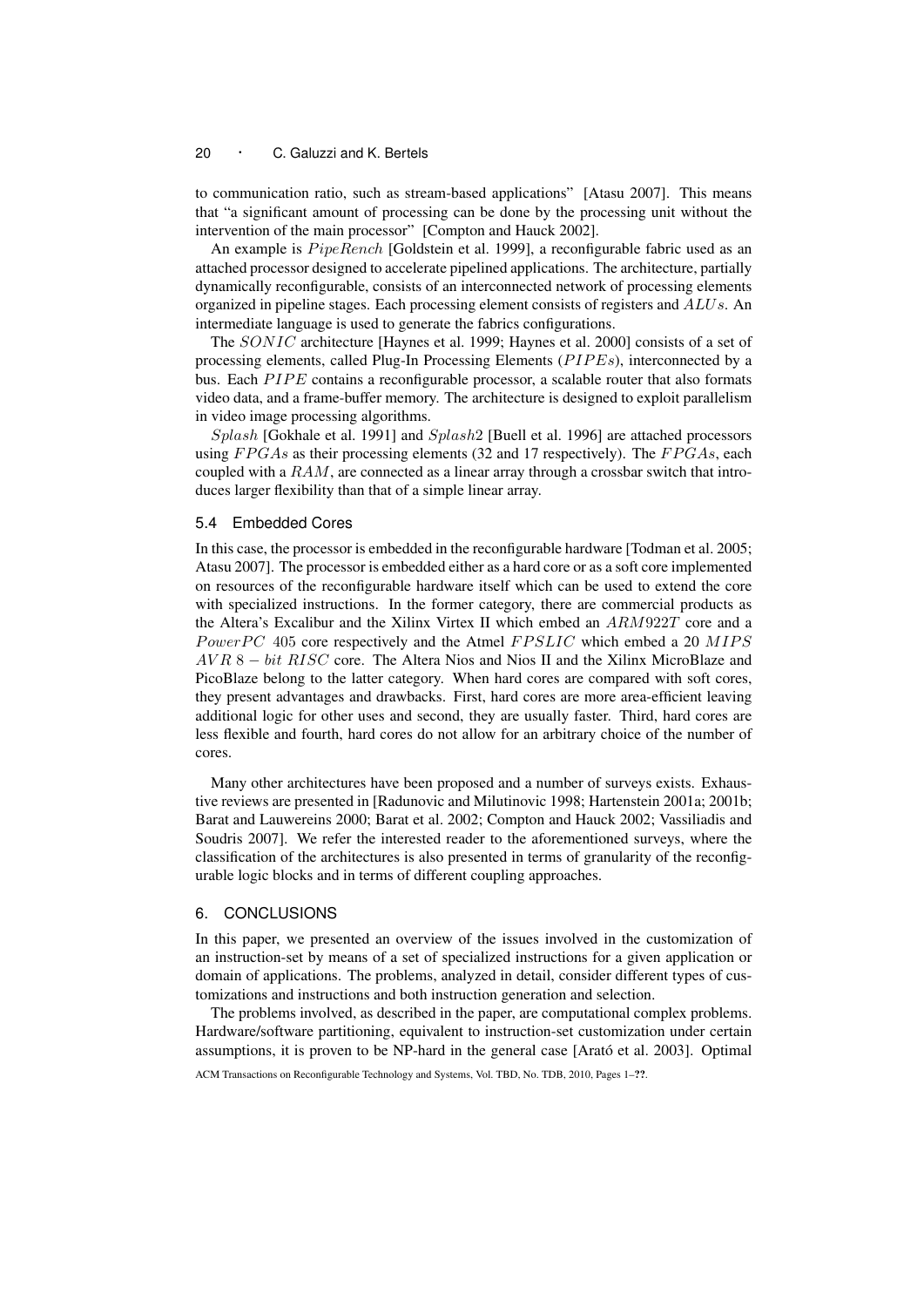solutions have been proposed by many authors and a plethora of efficient heuristics have been proposed to find near-optimal solutions when the computational complexity of the problem becomes unmanageable and exact solutions can not be found in a timely manner.

As things stand, one of the major issues in the generation of custom instructions is represented by the degree of human effort required to identify and implement the instruction-set extensions. As described in the paper, human ingenuity in manual creation of custom capabilities creates high quality results. In spite of that, the complexity of the problem as well as the time-to-market requirements led researchers to look for automatic- or partiallyautomatic methods for identifying custom instructions. As a result, quality results are produced through a balance of human intervention and automatic methods in the generation of the instructions. However, future approaches will substantially minimize the amount of human effort due to the increasing complexity of the designs.

An additional limitation in the current state-of-the-art in instruction-set extension is the limited number of inputs and outputs operands of the custom instructions. This limitation, which is architecture-dependent, has been relaxed in the last years by using methods proposed to overcome severe limitations on the number of operands, as mentioned in Section 4.3.3. As a result, new methodologies, by making use of these techniques, will be able to generate and select many more instructions which, in turn, will allow a better customization of the instruction-set.

In the last years, many low-power and power-aware architectures have been proposed. While the former minimize power consumption while satisfying performance constraints, the latter maximize performance parameters while satisfying power constraints. The current state-of-the-art in instruction-set customization shows that very few methods exist which take into consideration power issues during the generation of custom instruction. As power consumption/reduction/optimization have become one of the main topic of research, we will see more and more methods appearing for generating custom low-power or power-aware instructions which will be trade off between their size (by limiting the size of the instruction, the power consumption is limited as well) and their frequency of execution (a limited number of executions reduces the power consumption).

One of the main issues in instruction-set customization is also represented by the degree of specialization of the custom instructions. If the instructions are too specialized, instruction reuse becomes hard. This is experienced because it is uncommon that applications from different domains perform the same complex calculations. Viceversa, if a custom instruction is used by many different applications, the requirement to speed up different applications from different domains turns into the generation of custom instructions of limited size. Therefore, the custom instructions are limited to few operations per instruction, which, in turn, can reduce performance. This is a practical issue which is common to every approach and which will be always present: a method for the generation of custom instructions will always be a trade off between the level of specialization of the instructions and the speed up that they can provide.

Finally, in the last years, multi-core systems have become ubiquitous. Many architectures integrate two or more cores in the same hardware to increase performance of execution exploiting the available parallelism. Multi-core architectures can provide high performance, run at lower clock speed than single-core architecture and can reduce power consumption. Multi-core systems can be homogeneous or heterogeneous. The former implement identical copies of the same core: same frequencies, cache sizes, functions, etc. Examples are the Intel Core 2 Duo and the Advanced Micro Devices Athlon 64 *X*2. Het-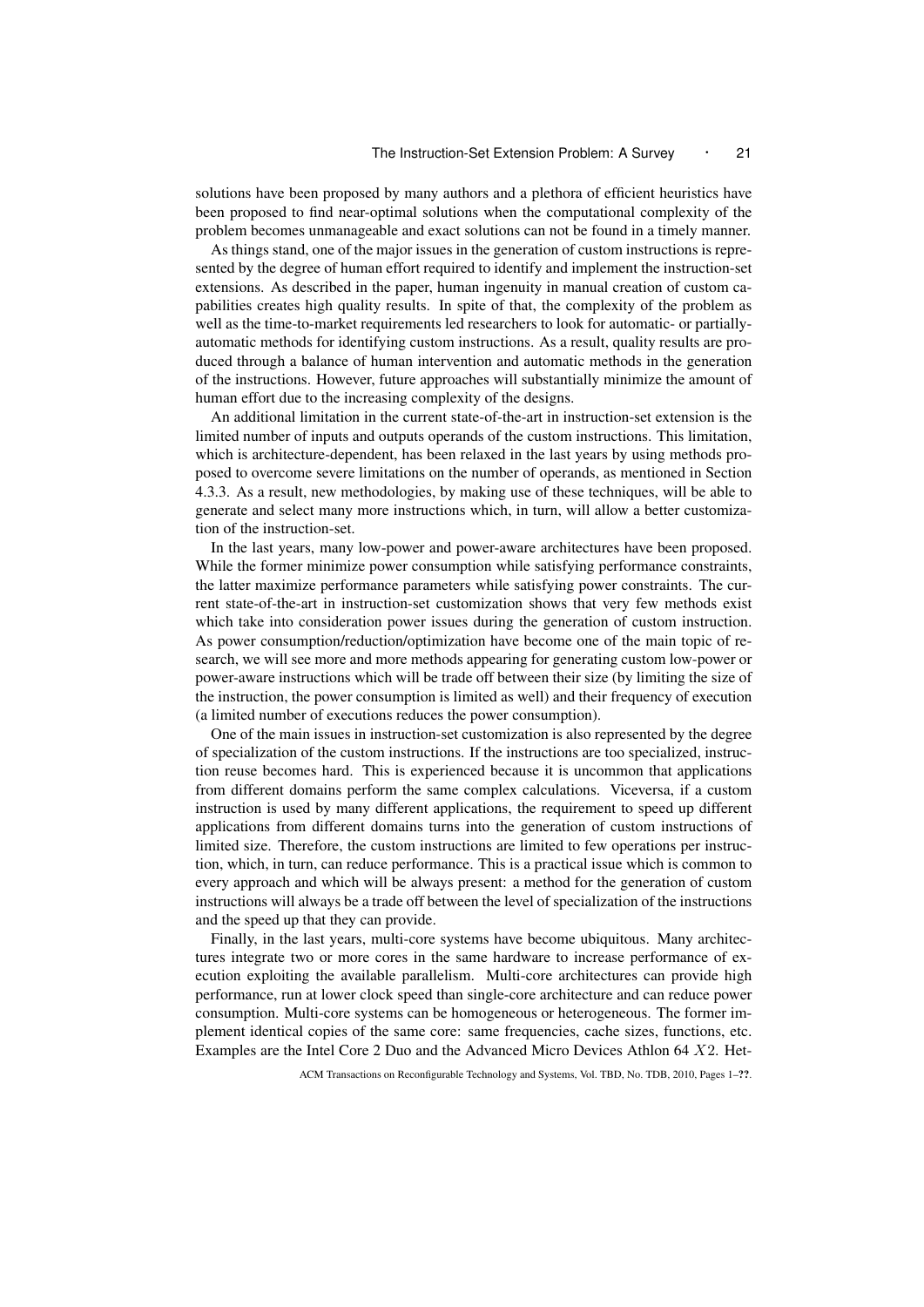erogeneous systems integrate different cores which can have different functions, frequencies, memory models, etc. Examples are the *CELL* Processor used in Sony's PlayStation 3 game console and the Tilera *T ILE*64. Existing methods for the customization of an instruction-set typically consider a single core and a single instruction-set. Nevertheless, in the future, we envision that instruction-set customization will take advantages of the multi-core architecture by extending each core with a set of specialized instructions. In this way, a considerable amount of applications from different domains such as graphics, audio, cryptography, communications, mathematics, or biology and more, will be efficiently executed on the architecture.

### Acknowledgment

The authors would like to thank Ms. Niki Frantzeskaki, Mr. Sebastian Isaza, Mr. Daniele Ludovici and Mr. Christos Strydis for their help.

#### **REFERENCES**

- 2006. Rapid generation of custom instructions using predefined dataflow structures. *Microprocessors and Microsystems 30,* 6, 355 – 366. Special Issue on FPGA's.
- AHO, A. V., GANAPATHI, M., AND TJIANG, S. W. K. 1989. Code generation using tree matching and dynamic programming. *ACM Transactions on Programming Languages and Systems (TOPLAS) 11,* 4, 491–516.
- ALETÀ, A., CODINA, J. M., GONZÁLEZ, A., AND KAELI, D. 2004. Removing communications in clustered microarchitectures through instruction replication. *ACM Transactions on Architecture and Code Optimization (TACO) 1,* 2, 127–151.
- ALIPPI, C., FORNACIARI, W., POZZI, L., AND SAMI, M. 2001. Determining the optimum extended instructionset architecture for application specific reconfigurable vliw cpus. In *RSP '01: Proceedings of the 12th International Workshop on Rapid System Prototyping*. 50–56.
- ALIPPI, C., FORNACIARI, W., POZZI, L., AND SAMI, M. March 1999. A dag-based design approach for reconfigurable vliw processors. In *DATE '99: Proceedings of the conference on Design, automation and test in Europe*. 778–779.
- ALOMARY, A., NAKATA, T., HONMA, Y., IMAI, M., AND HIKICHI, N. 1993. An asip instruction set optimization algorithm with functional module sharing constraint. In *ICCAD '93: Proceedings of the 1993 IEEE/ACM international conference on Computer-aided design*. 526–532.
- ALOMARY, A. Y. Oct 1996. A hardware/software codesign partitioner for asip design. In *ICECS '96: Proceedings of the Third IEEE International Conference on Electronics, Circuits, and Systems*. 251–254.
- ARATÓ, P., JUHÁSZ, S., ÁDÁM MANN, Z., ORBÁN, A., AND PAPP, D. 4-6 Sept. 2003. Hardware-software partitioning in embedded system design. In *IEEE International Symposium on Intelligent Signal Processing, WISP 2003*. Budapest, Hungary, 197–202.
- ARNOLD, M. 2001. Instruction set extension for embedded processors. Ph.D. thesis, University of Delft, The Netherlands.
- ARNOLD, M. AND CORPORAAL, H. 1999. Automatic detection of recurring operation patterns. In *CODES '99: Proceedings of the seventh international workshop on Hardware/software codesign*. 22–26.
- ARNOLD, M. AND CORPORAAL, H. 2001. Designing domain-specific processors. In *CODES '01: Proceedings of the ninth international symposium on Hardware/software codesign*. 61–66.
- ATASU, K. Dec. 2007. Hardware/software partitioning for custom instruction processors. Ph.D. thesis, Boğazici University, Turkey.
- ATASU, K., DIMOND, R. G., MENCER, O., LUK, W., ÖZTURAN, C., AND DÜNDAR, G. 2007. Optimizing instruction-set extensible processors under data bandwidth constraints. In *DATE '07: Proceedings of the conference on Design, automation and test in Europe*. 588–593.
- ATASU, K., DÜNDAR, G., AND ÖZTURAN, C. 2005. An integer linear programming approach for identifying instruction-set extensions. In *CODES+ISSS '05: Proceedings of the 3rd IEEE/ACM/IFIP international conference on Hardware/software codesign and system synthesis*. 172–177.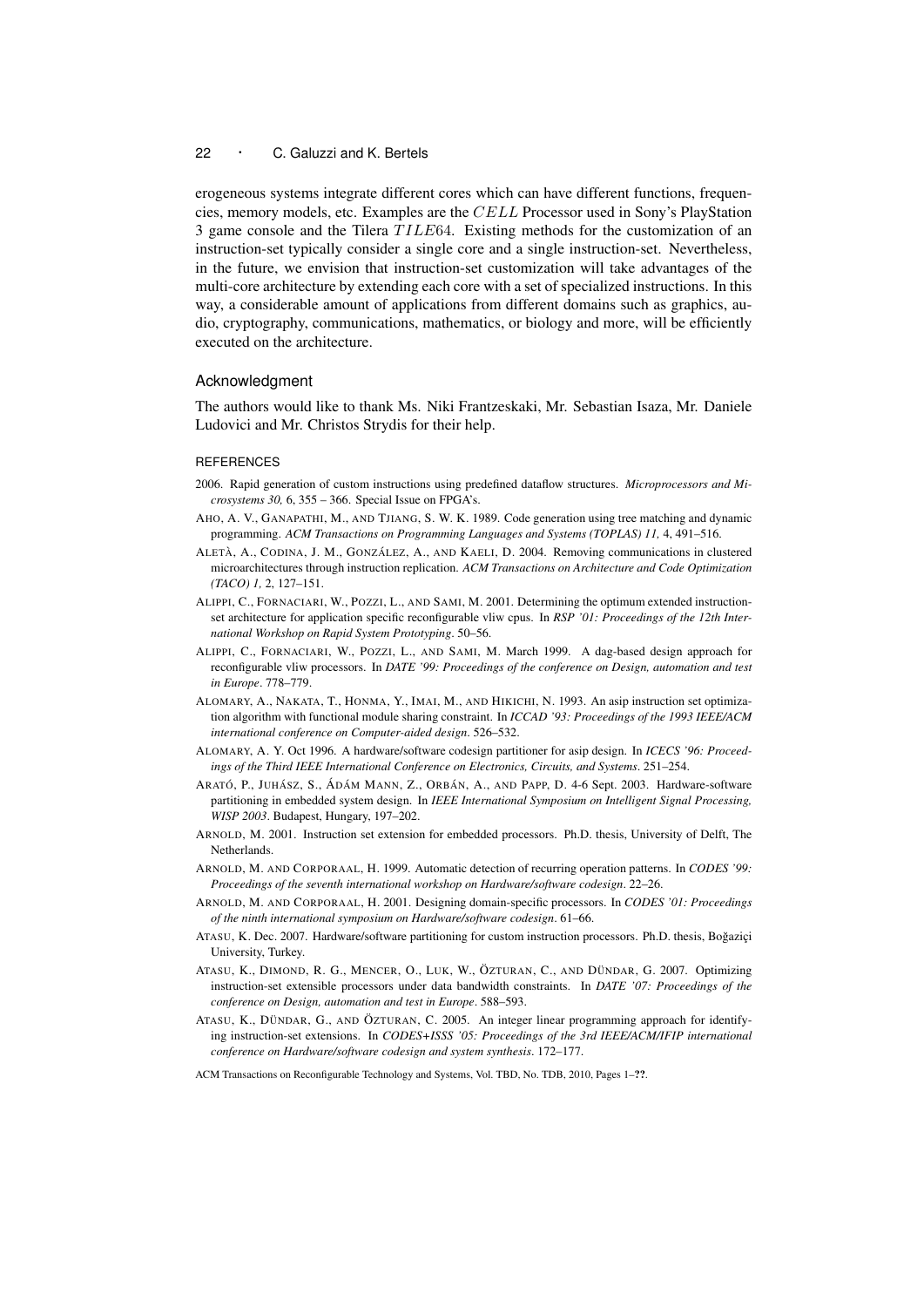- ATASU, K., MENCER, O., LUK, W., ÖZTURAN, C., AND DÜNDAR, G. 2008. Fast custom instruction identification by convex subgraph enumeration. In *ASAP 2008. International Conference on Application-Specific Systems, Architectures and Processors*. 1–6.
- ATASU, K., POZZI, L., AND IENNE, P. 2003a. Automatic application-specific instruction-set extensions under microarchitectural constraints. In *DAC '03: Proceedings of the 40th conference on Design automation*. 256– 261.
- ATASU, K., POZZI, L., AND IENNE, P. 2003b. Automatic application-specific instruction-set extensions under microarchitectural constraints. *International Journal of Parallel Programming, Special issue: Workshop on application specific processors (WASP) 31,* 6, 411–428.
- ATHANAS, P. M. AND SILVERMAN, H. F. 1993. Processor reconfiguration through instruction-set metamorphosis. *Computer 26,* 3, 11–18.
- BALEANI, M., GENNARI, F., JIANG, Y., PATEL, Y., BRAYTON, R. K., AND SANGIOVANNI-VINCENTELLI, A. 2002. Hw/sw partitioning and code generation of embedded control applications on a reconfigurable architecture platform. In *CODES '02: Proceedings of the tenth international symposium on Hardware/software codesign*. 151–156.
- BARAT, F. AND LAUWEREINS, R. 2000. Reconfigurable instruction set processors: A survey. In *RSP '00: Proceedings of the 11th IEEE International Workshop on Rapid System Prototyping (RSP 2000)*. IEEE Computer Society, Washington, DC, USA, 168.
- BARAT, F., LAUWEREINS, R., AND DECONINCK, G. SEPTEMBER 2002. Reconfigurable instruction set processors from a hardware/software perspective. *IEEE Transactions on Software Engineering 28,* 9, 847–862.
- BÌNH, N. N., IMAI, M., AND HIKICHI, N. 1995. A hardware/software partitioning algorithm for pipelined instruction set processor. In *EURO-DAC '95/EURO-VHDL '95: Proceedings of the conference on European design automation*. 176–181.
- B`INH, N. N., IMAI, M., AND SHIOMI, A. 1996. A new hw/sw partitioning algorithm for synthesizing the highest performance pipelined asips with multiple identical fus. In *EURO-DAC '96/EURO-VHDL '96: Proceedings of the conference on European design automation*. 126–131.
- B`INH, N. N., IMAI, M., SHIOMI, A., AND HIKICHI, N. 1996. A hardware/software partitioning algorithm for designing pipelined asips with least gate counts. In *DAC '96: Proceedings of the 33rd annual conference on Design automation*. 527–532.
- BISWAS, P., BANERJEE, S., DUTT, N., POZZI, L., AND IENNE, P. 2005. Isegen: Generation of high-quality instruction set extensions by iterative improvement. In *DATE '05: Proceedings of the conference on Design, Automation and Test in Europe*. 1246–1251.
- BISWAS, P., BANERJEE, S., DUTT, N., POZZI, L., AND IENNE, P. September 2004. Fast automated generation of high-quality instruction set extensions for processor customization. In *WASP '04: Proceedings of the 3rd Workshop on Application Specific Processors*.
- BISWAS, P., CHOUDHARY, V., ATASU, K., POZZI, L., IENNE, P., AND DUTT, N. 2004. Introduction of local memory elements in instruction set extensions. In *DAC '04: Proceedings of the 41st annual conference on Design automation*. 729–734.
- BISWAS, P. AND DUTT, N. 2003a. Greedy and heuristic-based algorithms for synthesis of complex instructions in heterogeneous-connectivity-based DSPs. Tech. Rep. 03-16, UCI-ISR.
- BISWAS, P. AND DUTT, N. 2003b. Reducing code size for heterogeneous-connectivity-based vliw dsps through synthesis of instruction set extensions. In *CASES '03: Proceedings of the 2003 international conference on Compilers, architecture and synthesis for embedded systems*. 104–112.
- BISWAS, P., DUTT, N., IENNE, P., AND POZZI, L. 2006. Automatic identification of application-specific functional units with architecturally visible storage. In *DATE '06: Proceedings of the conference on Design, automation and test in Europe*. European Design and Automation Association, 3001 Leuven, Belgium, Belgium, 212–217.
- BISWAS, P. AND DUTT, N. D. 2005. Code size reduction in heterogeneous-connectivity-based dsps using instruction set extensions. *IEEE Trans. Comput. 54,* 10, 1216–1226.
- BOBDA, C. 2007. *Introduction to Reconfigurable Computing*. Springer.
- BONZINI, P. AND POZZI, L. 2007a. Polynomial-time subgraph enumeration for automated instruction set extension. In *DATE '07: Proceedings of the conference on Design, automation and test in Europe*. 1331–1336.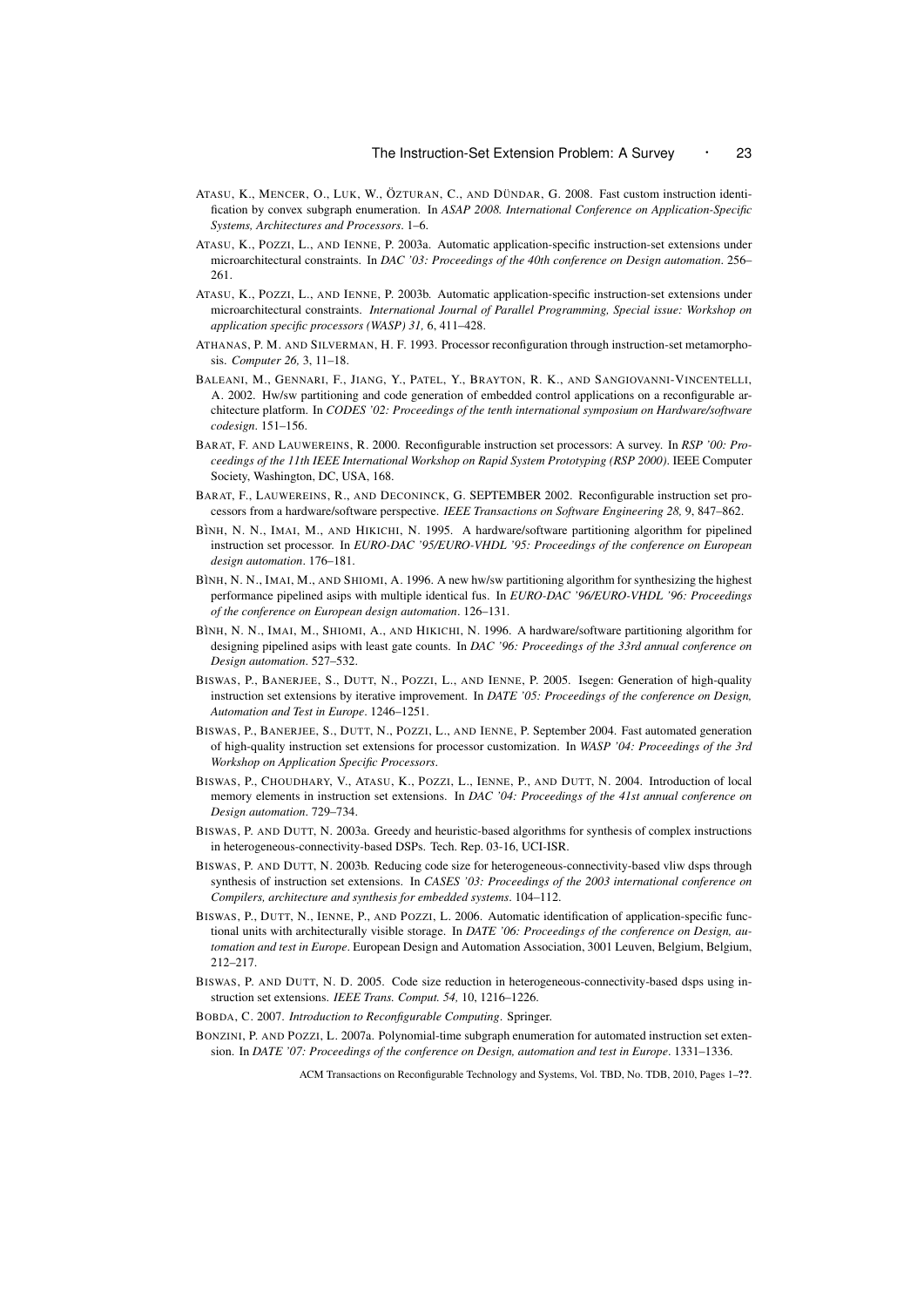- BONZINI, P. AND POZZI, L. July 2007b. A retargetable framework for automated discovery of custom instructions. In *ASAP'07: Proceedings of the International Conference on Application-Specific Systems, Architectures and Processors*. Montreal.
- BORIN, E., KLEIN, F., MOREANO, N., AZEVEDO, R., AND ARAUJO, G. Sept. 2004. Fast instruction set customization. In *ESTImedia 2004: 2nd Workshop on Embedded Systems for Real-Time Multimedia*. 53–58.
- BRAYTON, R. K. AND SOMENZI, F. Nov. 1989. Boolean relations and the incomplete specification of logic networks. In *ICCAD '89: Proceedings of the 1992 IEEE/ACM international conference on Computer-aided design*. Santa Clara, California, 316–319.
- BRISK, P., KAPLAN, A., KASTNER, R., AND SARRAFZADEH, M. 2002. Instruction generation and regularity extraction for reconfigurable processors. In *CASES '02: Proceedings of the 2002 international conference on Compilers, architecture, and synthesis for embedded systems*. 262–269.
- BRISK, P., KAPLAN, A., AND SARRAFZADEH, M. 2004. Area-efficient instruction set synthesis for reconfigurable system-on-chip designs. In *DAC '04: Proceedings of the 41st annual conference on Design automation*. 395–400.
- BUELL, D., KLEINFELDER, W., AND ARNOLD, J. 1996. *Splash 2: FPGAs in a Custom Computing Machine*.
- CHEN, L. 1996. Graph isomorphism and identification matrices: Parallel algorithms. *IEEE Transactions on Parallel and Distributed Systems 7,* 3, 308–319.
- CHEUNG, N., HENKEL, J., AND PARAMESWARAN, S. 2003. Rapid configuration and instruction selection for an asip: A case study. In *DATE '03: Proceedings of the conference on Design, Automation and Test in Europe*.
- CHEUNG, N., PARAMESWARAN, S., AND HENKEL, J. 2003. Inside: Instruction selection/identification & design exploration for extensible processors. In *ICCAD '03: Proceedings of the 2003 IEEE/ACM international conference on Computer-aided design*.
- CHEUNG, N., PARAMESWARAN, S., AND HENKEL, J. 2005. Battery-aware instruction generation for embedded processors. In *ASP-DAC '05: Proceedings of the 2005 conference on Asia South Pacific design automation*. 553–556.
- CHOI, H., HWANG, S. H., KYUNG, C.-M., AND PARK, I.-C. 1998. Synthesis of application specific instructions for embedded dsp software. In *ICCAD '98: Proceedings of the 1998 IEEE/ACM international conference on Computer-aided design*. 665–671.
- CHOI, H., KIM, J.-S., YOON, C.-W., PARK, I.-C., HWANG, S. H., AND KYUNG, C.-M. June 1999. Synthesis of application specific instructions for embedded dsp software. *IEEE Transactions on Computers 48,* 6, 603– 614.
- CLARK, N. 2007. Customizing the computation capabilities of microprocessors. Ph.D. thesis, University of Michigan, Ann Arbor.
- CLARK, N., BLOME, J., CHU, M., MAHLKE, S., BILES, S., AND FLAUTNER, K. 2005. An architecture framework for transparent instruction set customization in embedded processors. *SIGARCH Comput. Archit. News 33,* 2, 272–283.
- CLARK, N., HORMATI, A., MAHLKE, S., AND YEHIA, S. 2006. Scalable subgraph mapping for acyclic computation accelerators. In *CASES '06: Proceedings of the 2006 international conference on Compilers, architecture and synthesis for embedded systems*. 147–157.
- CLARK, N., KUDLUR, M., PARK, H., MAHLKE, S., AND FLAUTNER, K. 2004. Application-specific processing on a general-purpose core via transparent instruction set customization. In *MICRO 37: Proceedings of the 37th annual IEEE/ACM International Symposium on Microarchitecture*. 30–40.
- CLARK, N., TANG, W., AND MAHLKE, S. 19 Nov. 2002. Automatically generating custom instruction set extensions. In *Proceedings of 1st Workshop on Application Specific Processors (WASP)*. Istanbul, Turkey, 94–101.
- CLARK, N., ZHONG, H., AND MAHLKE, S. 2003. Processor acceleration through automated instruction set customization. In *MICRO 36: Proceedings of the 36th annual IEEE/ACM International Symposium on Microarchitecture*.
- CLARK, N. T. AND ZHONG, H. 2005. Automated custom instruction generation for domain-specific processor acceleration. *IEEE Trans. Comput. 54,* 10, 1258–1270. Member-Scott A. Mahlke.
- COMPTON, K. AND HAUCK, S. 2002. Reconfigurable computing: a survey of systems and software. *ACM Comput. Surv. 34,* 2, 171–210.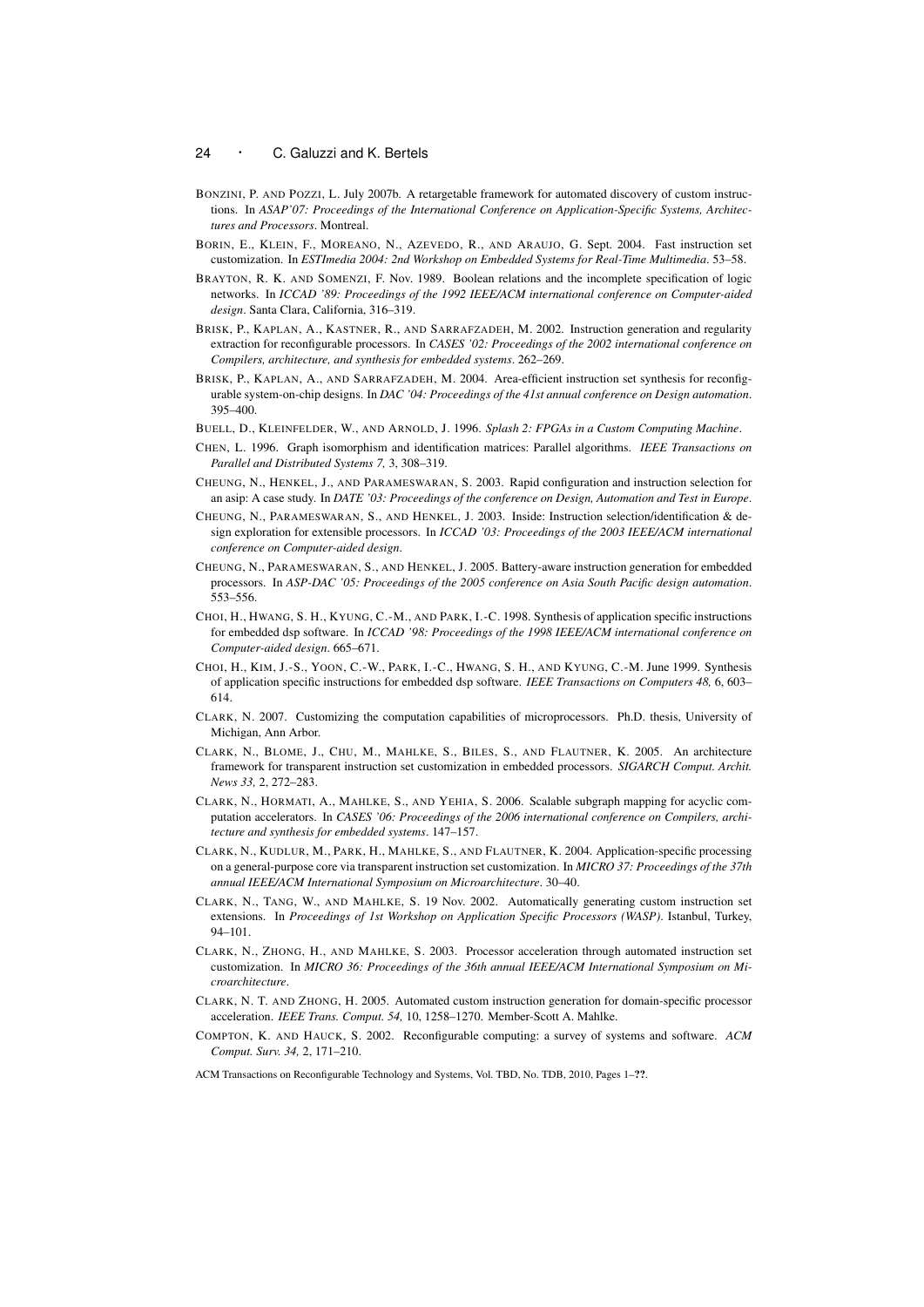- CONG, J., FAN, Y., HAN, G., AND ZHANG, Z. 2004. Application-specific instruction generation for configurable processor architectures. In *FPGA '04: Proceedings of the 2004 ACM/SIGDA 12th international symposium on Field programmable gate arrays*. 183–189.
- COUDERT, O. 1996. On solving covering problems. In *DAC '96: Proceedings of the 33rd annual conference on Design automation*. 197–202.
- COUDERT, O. AND MADRE, J. C. 1995. New ideas for solving covering problems. In *DAC '95: Proceedings of the 32nd ACM/IEEE conference on Design automation*. 641–646.
- DE MICHELI, G. AND GUPTA, R. K. March 1997. Hardware/software co-design. *Proceedings of IEEE 85,* 3, 349–365.
- EBELING, C., CRONQUIST, D., AND FRANKLIN, P. 1996. Rapid reconfigurable pipelined datapath. In *FPL '96: Proceedings of the 6th International Workshop on Field-Programmable Logic, Smart Applications, New Paradigms and Compilers*. Springer-Verlag, London, UK, 126–135.
- FARABOSCHI, P., BROWN, G., FISHER, J. A., DESOLI, G., AND HOMEWOOD, F. 2000. Lx: a technology platform for customizable vliw embedded processing. *ACM SIGARCH Computer Architecture News, Special Issue: Proceedings of the 27th annual international symposium on Computer architecture (ISCA '00) 28,* 2, 203–213.
- FORNACIARI, W., POZZI, L., AND SAMI, M. 1999. Processori riconfigurabili: unalternativa flessibile per i sistemi dedicati. *Alta Frequenza - Rivista di Elettronica*, 22–28.
- FORTIN, S. July 1996. The graph isomorphism problem. Tech. Rep. TR 96-20, Department of Computing Science, University of Alberta, Canada.
- GALUZZI, C., BERTELS, K., AND VASSILIADIS, S. July 16-19, 2007b. A linear complexity algorithm for the generation of multiple input single output instructions of variable size. In *Embedded Computer Systems: Architectures, Modeling, and Simulation, 7th International Workshop, SAMOS 2007*, S. Vassiliadis, M. Berekovic, and T. D. Hämäläinen, Eds. Lecture Notes in Computer Science, vol. 4599. Springer, Samos, Greece, 283-293.
- GALUZZI, C., BERTELS, K., AND VASSILIADIS, S. March 27-29, 2007a. A linear complexity algorithm for the automatic generation of convex multiple input multiple output instructions. In *Reconfigurable Computing: Architectures, Tools and Applications, Third International Workshop, ARC 2007*, P. C. Diniz, E. Marques, K. Bertels, M. M. Fernandes, and J. M. P. Cardoso, Eds. Lecture Notes in Computer Science, vol. 4419. Springer, Mangaratiba, Brazil, 130–141.
- GALUZZI, C., MOSCU PANAINTE, E., YANKOVA, Y., BERTELS, K., AND VASSILIADIS, S. 2006. Automatic selection of application-specific instruction-set extensions. In *CODES+ISSS '06: Proceedings of the 4th international conference on Hardware/software codesign and system synthesis*. 160–165.
- GEURTS, W. 1995. Synthesis of accelerator data paths for high-throughput signal processing applications. Ph.D. thesis, Katholieke Universiteit Leuven.
- GEURTS, W. 1997. *Accelerator Data-Path Synthesis for High-Throughput Signal Processing Applications*. Kluwer Academic Publishers, Norwell, MA, USA.
- GOKHALE, M., HOLMES, W., KOPSER, A., LUCAS, S., MINNICH, R., SWEELY, D., AND LOPRESTI, D. 1991. Building and using a highly parallel programmable logic array. *Computer 24,* 1, 81–89.
- GOLDSTEIN, S. C., SCHMIT, H., MOE, M., BUDIU, M., CADAMBI, S., TAYLOR, R. R., AND LAUFER, R. 1999. Piperench: a co-processor for streaming multimedia acceleration. *SIGARCH Comput. Archit. News 27,* 2, 28–39.
- GRASSELLI, A. AND LUCCIO, F. June 1965. A method for minimizing the number of internal states in incompletely specified sequential networks. *IEEE Trans. Electron. Comp. EC-14*, 350–359.
- GUO, Y. 2006. Mapping applications to a coarse-grained reconfigurable architecture. Ph.D. thesis, University of Twente, The Netherlands.
- GUO, Y., SMIT, G. J., BROERSMA, H., AND HEYSTERS, P. M. 11-13 June 2003. A graph covering algorithm for a coarse grain reconfigurable system. In *LCTES '03: Proceedings of the ACM SIGPLAN Conference on Language, Compiler, and Tool for Embedded Systems*. San Diego, California, 199–208.
- GUTIN, G., JOHNSTONE, A., REDDINGTON, J., SCOTT, E., SOLEIMANFALLAH, A., AND YEO, A. 17-19 September 2007. An algorithm for finding connected convex subgraphs of an acyclic digraph. In *ACiD 2007*.
- HARTENSTEIN, R. 2001a. Coarse grain reconfigurable architecture (embedded tutorial). In *ASP-DAC '01: Proceedings of the 2001 conference on Asia South Pacific design automation*. 564–570.
- HARTENSTEIN, R. 2001b. A decade of reconfigurable computing: a visionary retrospective. In *DATE '01: Proceedings of the conference on Design, automation and test in Europe*. 642–649.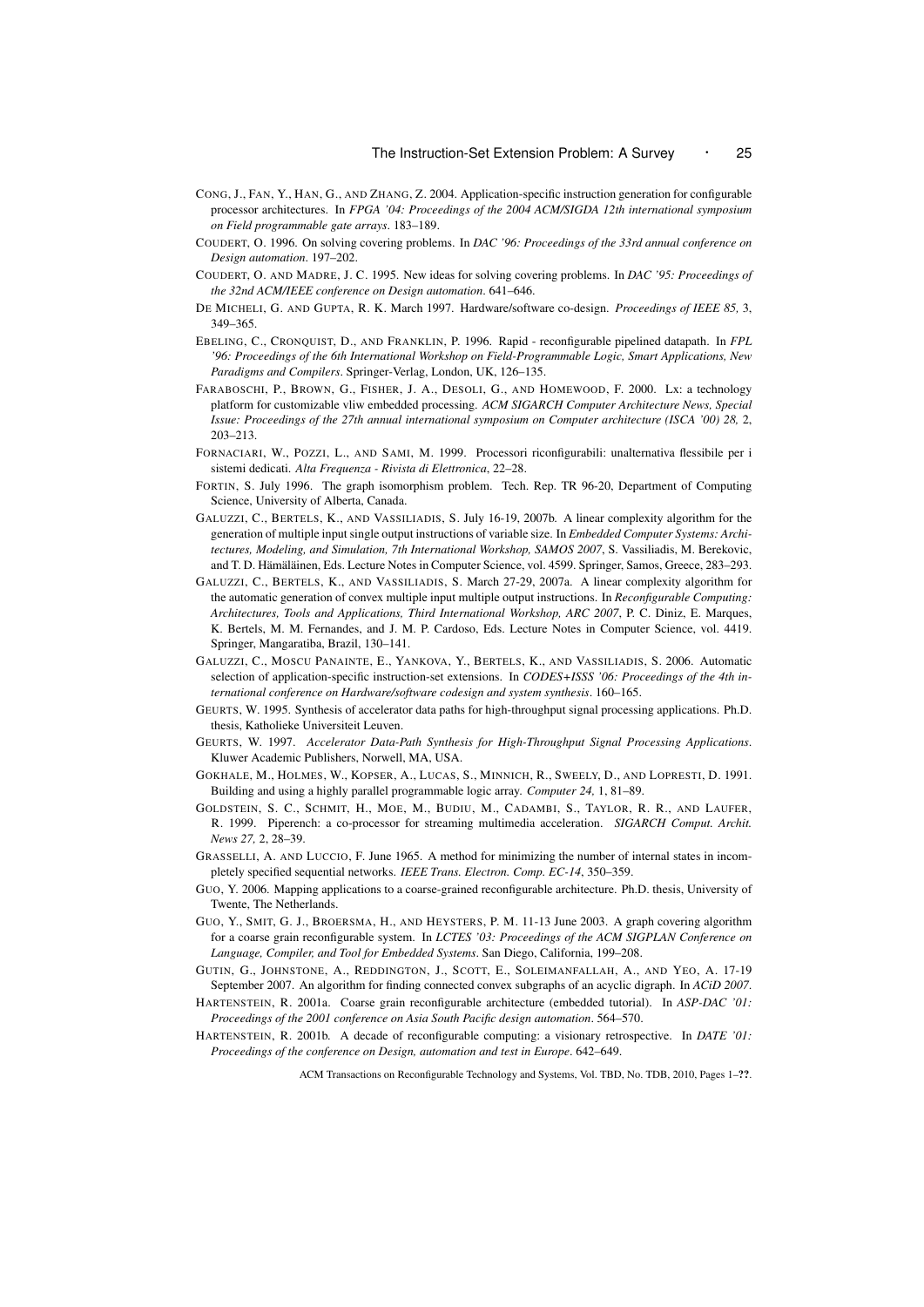- HAUCK, S., FRY, T. W., HOSLER, M. M., AND KAO, J. P. 1997. The chimaera reconfigurable functional unit. In *FCCM '97: Proceedings of the 5th IEEE Symposium on FPGA-Based Custom Computing Machines*.
- HAUCK, S., FRY, T. W., HOSLER, M. M., AND KAO, J. P. 2004. The chimaera reconfigurable functional unit. *IEEE Transactions on Very Large Scale Integration (VLSI) Systems 12,* 2, 206–217.
- HAUSER, J. R. AND WAWRZYNEK, J. 1997. Garp: a mips processor with a reconfigurable coprocessor. In *FCCM '97: Proceedings of the 5th IEEE Symposium on FPGA-Based Custom Computing Machines*.
- HAYNES, S. D., CHEUNG, P. Y. K., LUK, W., AND STONE, J. 1999. Sonic a plug-in architecture for video processing. In *FCCM '99: Proceedings of the Seventh Annual IEEE Symposium on Field-Programmable Custom Computing Machines*.
- HAYNES, S. D., STONE, J., CHEUNG, P. Y. K., AND LUK, W. 2000. Video image processing with the sonic architecture. *Computer 33,* 4, 50–57.
- HOLMER, B. 1993. Automatic design of computer instruction sets. Ph.D. thesis. Co-Chair-David E. Culler, and Co-Chair-Alvin M. Despain.
- HUANG, I.-J. AND DESPAIN, A. M. 1994a. Generating instruction sets and microarchitectures from applications. In *ICCAD '94: Proceedings of the 1994 IEEE/ACM international conference on Computer-aided design*. 391– 396.
- HUANG, I.-J. AND DESPAIN, A. M. 1994b. Synthesis of instruction sets for pipelined microprocessors. In *DAC '94: Proceedings of the 31st annual conference on Design automation*. 5–11.
- HUANG, Z. AND MALIK, S. 2001. Managing dynamic reconfiguration overhead in system-on-a-chip design using reconfigurable datapaths and optimized interconnection networks. In *DATE'01: Proceedings of the conference on Design, automation and test in Europe*. 735–740.
- HUANG, Z., MALIK, S., MOREANO, N., AND ARAUJO, G. 2004. The design of dynamically reconfigurable datapath coprocessors. *Trans. on Embedded Computing Sys. 3,* 2, 361–384.
- HUYNH, H. P., SIM, J. E., AND MITRA, T. 2007. An efficient framework for dynamic reconfiguration of instruction-set customization. In *CASES '07: Proceedings of the 2007 international conference on Compilers, architecture, and synthesis for embedded systems*. 135–144.
- IENNE, P. AND LEUPERS, R. 2006. *Customizable Embedded Processors: Design Technologies and Applications (Systems on Silicon)*. Morgan Kaufmann Publishers Inc., San Francisco, CA, USA.
- IMAI, M., SATO, J., ALOMARY, A., AND HIKICHI, N. 1992. An integer programming approach to instruction implementation method selection problem. In *EURO-DAC '92: Proceedings of the conference on European design automation*. 106–111.
- ISELI, C. 1996. Spyder: A reconfigurable processor development system. Ph.D. thesis, Ecole Polytechnique Federale de Lausanne.
- ISELI, C. AND SANCHEZ, E. 1995. Spyder: a sure (superscalar and reconfigurable) processor. *The Journal of Supercomputing 9,* 3, 231–252.
- JANSSEN, M., CATTHOOR, F., AND DE MAN, H. 1996. A specification invariant technique for regularity improvement between flow-graph clusters. In *EDTC '96: Proceedings of the 1996 European conference on Design and Test*.
- JAYASEELAN, R., LIU, H., AND MITRA, T. 2006. Exploiting forwarding to improve data bandwidth of instruction-set extensions. In *DAC '06: Proceedings of the 43rd annual conference on Design automation*. 43–48.
- KASTNER, R., KAPLAN, A., MEMIK, S. O., AND BOZORGZADEH, E. 2002. Instruction generation for hybrid reconfigurable systems. *ACM Transactions on Design Automation of Electronic Systems (TODAES) 7,* 4, 605–627.
- KASTNER, R., OGRENCI-MEMIK, S., BOZORGZADEH, E., AND SARRAFZADEH, M. 2001. Instruction generation for hybrid reconfigurable systems. In *ICCAD '01: Proceedings of the 2001 IEEE/ACM international conference on Computer-aided design*. 127–130.
- KAVVADIAS, N. AND NIKOLAIDIS, S. 2005. Automated instruction-set extension of embedded processors with application to mpeg-4 video encoding. In *ASAP '05: Proceedings of the 2005 IEEE International Conference on Application-Specific Systems, Architecture Processors (ASAP'05)*. 140–145.
- KAVVADIAS, N. AND NIKOLAIDIS, S. May 16-19, 2006. A flexible instruction generation framework for extending embedded processors. In *MELECON 2006: Proceedings of the 13th IEEE Mediterranean Electrotechnical Conference*. 125–128.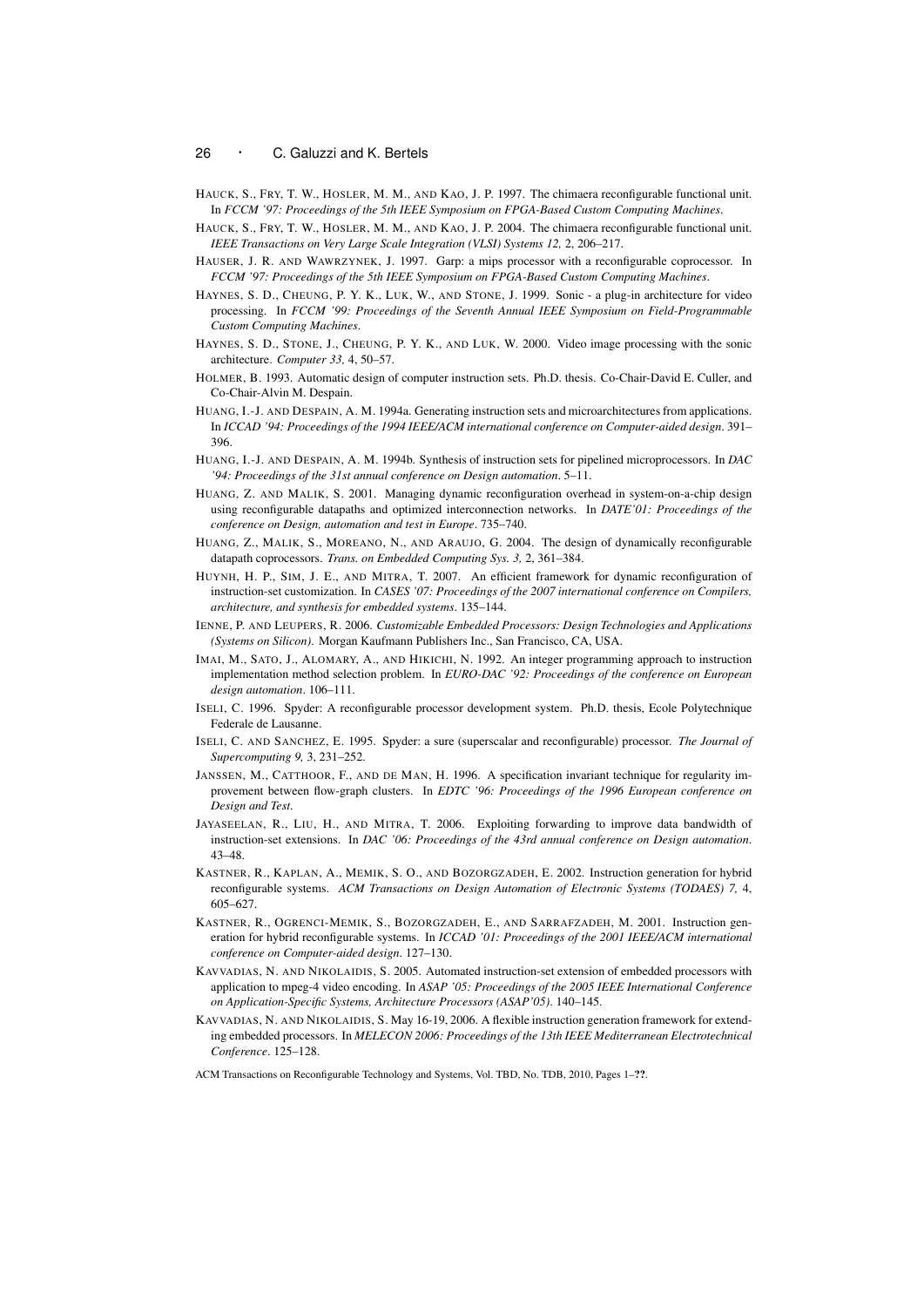- KEUTZER, K., MALIK, S., AND NEWTON, A. R. 2002. From asic to asip: The next design discontinuity. In *ICCD '02: Proceedings of the 2002 IEEE International Conference on Computer Design: VLSI in Computers and Processors (ICCD'02)*. 84–90.
- LAM, S.-K. AND SRIKANTHAN, T. 2009. Rapid design of area-efficient custom instructions for reconfigurable embedded processing. *J. Syst. Archit. 55,* 1, 1–14.
- LEE, C., POTKONJAK, M., AND MANGIONE-SMITH, W. H. 1997. Mediabench: a tool for evaluating and synthesizing multimedia and communicatons systems. In *MICRO 30: Proceedings of the 30th annual ACM/IEEE international symposium on Microarchitecture*. 330–335.
- LEE, J.-E., CHOI, K., AND DUTT, N. 2002. Efficient instruction encoding for automatic instruction set design of configurable asips. In *ICCAD '02: Proceedings of the 2002 IEEE/ACM international conference on Computeraided design*. 649–654.
- LEE, J.-E., CHOI, K., AND DUTT, N. D. 2003a. Energy-efficient instruction set synthesis for application-specific processors. In *ISLPED '03: Proceedings of the 2003 international symposium on Low power electronics and design*. 330–333.
- LEE, J.-E., CHOI, K., AND DUTT, N. D. 2003b. An algorithm for mapping loops onto coarse-grained reconfigurable architectures. In *LCTES '03: Proceedings of the 2003 ACM SIGPLAN conference on Language, compiler, and tool for embedded systems*. 183–188.
- LEE, J.-E., CHOI, K., AND DUTT, N. D. 2007. Instruction set synthesis with efficient instruction encoding for configurable processors. *ACM Trans. Des. Autom. Electron. Syst. 12,* 1, 8.
- LEUPERS, R., KARURI, K., KRAEMER, S., AND PANDEY, M. 2006. A design flow for configurable embedded processors based on optimized instruction set extension synthesis. In *DATE '06: Proceedings of the conference on Design, automation and test in Europe*. European Design and Automation Association, 3001 Leuven, Belgium, Belgium, 581–586.
- LI, X. Y., STALLMANN, M. F., AND BRGLEZ, F. 2005. Effective bounding techniques for solving unate and binate covering problems. In *DAC '05: Proceedings of the 42nd annual conference on Design automation*. 385–390.
- LIAO, S. AND DEVADAS, S. 1997. Solving covering problems using lpr-based lower bounds. In *DAC '97: Proceedings of the 34th annual conference on Design automation*. 117–120.
- LIAO, S., DEVADAS, S., KEUTZER, K., AND TJIANG, S. 1995. Instruction selection using binate covering for code size optimization. In *ICCAD '95: Proceedings of the 1995 IEEE/ACM international conference on Computer-aided design*. 393–399.
- LIAO, S., KEUTZER, K., TJIANG, S., AND DEVADAS, S. 1998. A new viewpoint on code generation for directed acyclic graphs. *ACM Transactions on Design Automation of Electronic Systems (TODAES) 3,* 1, 51–75.
- LIEM, C., MAY, T., AND PAULIN, P. Feb 1994. Instruction-set matching and selection for DSP and ASIP code generation. In *Proceedings of the European Design and Test Conference (ED & TC)*. Paris, France, 31–37.
- LIN, S. AND KERNIGHAN, B. 1973. An effective heuristic algorithm for the traveling-salesman problem. *Operations Research 21,* 2, 498–516.
- LU, G., SINGH, H., LEE, M.-H., BAGHERZADEH, N., KURDAHI, F. J., AND FILHO, E. M. C. 1999. The morphosys parallel reconfigurable system. In *Euro-Par '99: Proceedings of the 5th International Euro-Par Conference on Parallel Processing*. Springer-Verlag, London, UK, 727–734.
- MEI, B., VERNALDE1, S., VERKEST, D., MAN, H. D., AND LAUWEREINS, R. 2003. Adres: An architecture with tightly coupled vliw processor and coarse-grained reconfigurable matrix. In *FPL 03: Proceedings of the 2003 International Conference on Field-Programmable Logic and Applications*. Springer Berlin / Heidelberg, 61–70.
- MESSMER, B. T. AND BUNKE, H. 1995. Subgraph isomorphism in polynomial time. Tech. Rep. IAM 95-003, University of Bern, Switzerland.
- MIYAMORI, T. AND OLUKOTUN, K. 1998. Remarc (abstract): reconfigurable multimedia array coprocessor. In *FPGA '98: Proceedings of the 1998 ACM/SIGDA sixth international symposium on Field programmable gate arrays*.
- MOREANO, N., ARAUJO, G., HUANG, Z., AND MALIK, S. 2002. Datapath merging and interconnection sharing for reconfigurable architectures. In *ISSS '02: Proceedings of the 15th international symposium on System Synthesis*. 38–43.
- NIEMANN, R. AND MARWEDEL, P. 1996. Hardware/software partitioning using integer programming. In *EDTC '96: Proceedings of the 1996 European conference on Design and Test*.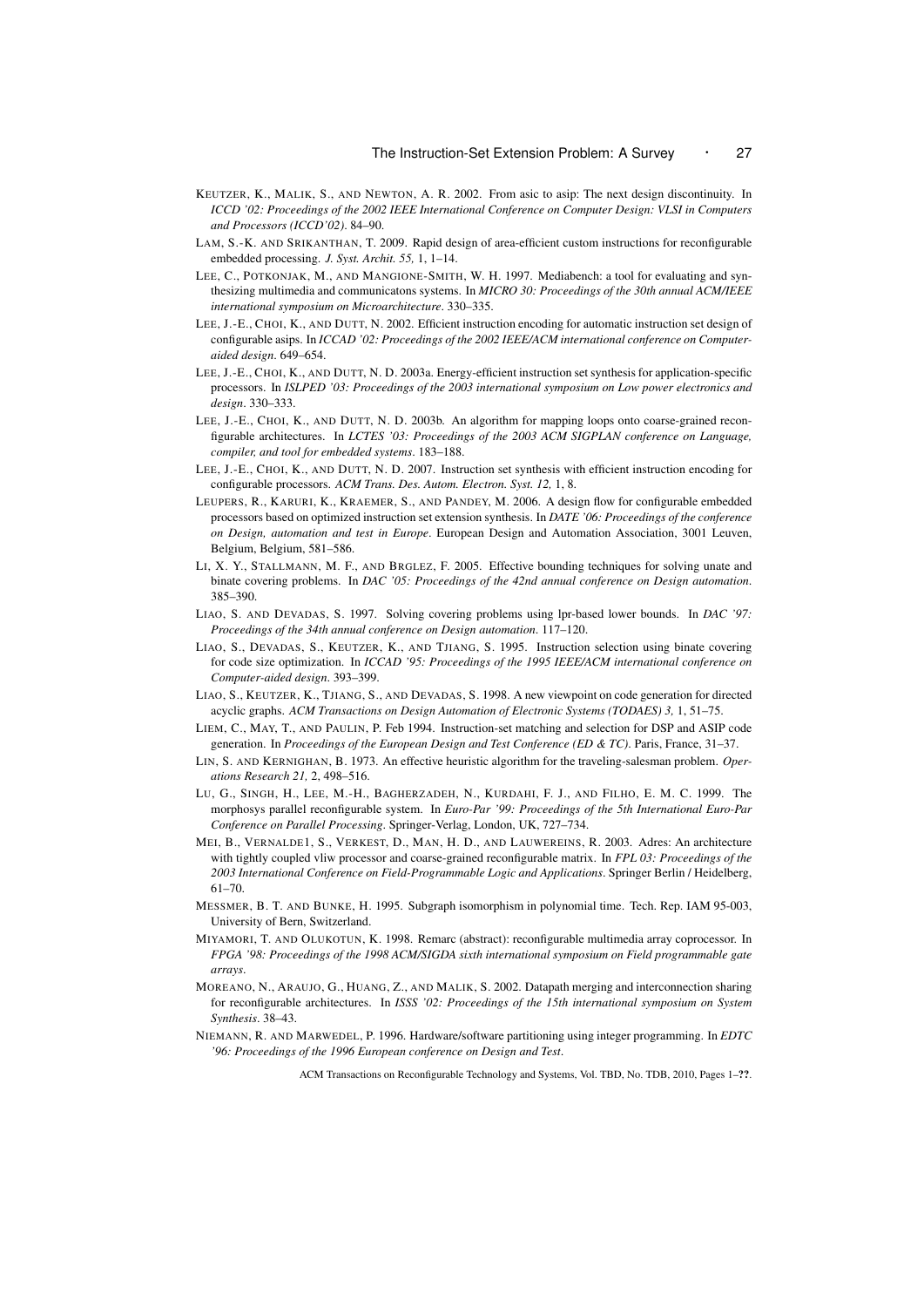- NIEMANN, R. AND MARWEDEL, P. March 1997. An algorithm for hardware/software partitioning using mixed integer linear programming. *Design Automation for Embedded Systems, Special Issue: Partitioning Methods for Embedded Systems 2,* 2, 165–193.
- PEYMANDOUST, A., POZZIL, L., IENNE, P., AND MICHELI, G. D. 24-26 June 2003. Automatic instruction set extension and utilization for embedded processors. In *ASAP 2003: Proceedings of the 14th International Conference on Application-Specific Systems, Architectures and Processors*. The Hague, The Netherlands, 108– 118.
- POTHINENI, N., KUMAR, A., AND PAUL, K. 2007. Application specific datapath extension with distributed i/o functional units. In *VLSID '07: Proceedings of the 20th International Conference on VLSI Design held jointly with 6th International Conference*. 551–558.
- POZZI, L. Jan. 2000. Methodologies for the design of application-specific reconfigurable vliw processors. Ph.D. thesis, Politecnico di Milano, Milano, Italy.
- POZZI, L., ATASU, K., AND IENNE, P. 2006a. Exact and approximate algorithms for the extension of embedded processor instruction sets. *IEEE Transactions on Computer-Aided Design of Integrated Circuits and Systems 25,* 7 (July), 1209 –1229.
- POZZI, L., ATASU, K., AND IENNE, P. JULY 2006b. Exact and approximate algorithms for the extension of embedded processor instruction sets. *IEEE TRANSACTIONS ON COMPUTER-AIDED DESIGN OF INTE-GRATED CIRCUITS AND SYSTEMS 25,* 7, 1209–1229.
- POZZI, L. AND IENNE, P. 2005. Exploiting pipelining to relax register-file port constraints of instruction-set extensions. In *CASES '05: Proceedings of the 2005 international conference on Compilers, architectures and synthesis for embedded systems*. 2–10.
- POZZI, L., VULETIĆ, M., AND IENNE, P. 2002. Automatic topology-based identification of instruction-set extensions for embedded processors. In *DATE '02: Proceedings of the conference on Design, automation and test in Europe*.
- POZZI, L., VULETIĆ, M., AND IENNE, P. Dec. 2001. Automatic topology-based identification of instruction-set extensions for embedded processors. Tech. Rep. CS 01/377, EPFL, DI-LAP, Lausanne.
- RABAEY, J. 1997. Reconfigurable processing: The solution to low-power programmable dsp. In *ICASSP '97: Proceedings of the 1997 IEEE International Conference on Acoustics, Speech, and Signal Processing (ICASSP '97) -Volume 1*.
- RADUNOVIC, B. AND MILUTINOVIC, V. M. 1998. A survey of reconfigurable computing architectures. In *FPL '98: Proceedings of the 8th International Workshop on Field-Programmable Logic and Applications, From FPGAs to Computing Paradigm*. Springer-Verlag, London, UK, 376–385.
- RAZDAN, R., BRACE, K. S., AND SMITH, M. D. 1994. PRISC software acceleration techniques. In *ICCS '94: Proceedings of the1994 IEEE International Conference on Computer Design: VLSI in Computer & Processors*. 145–149.
- RAZDAN, R. AND SMITH, M. D. 1994. A high-performance microarchitecture with hardware-programmable functional units. In *MICRO 27: Proceedings of the 27th annual international symposium on Microarchitecture*. 172–180.
- RUPP, C. R., LANDGUTH, M., GARVERICK, T., GOMERSALL, E., HOLT, H., ARNOLD, J. M., AND GOKHALE, M. 1998. The napa adaptive processing architecture. In *FCCM '98: Proceedings of the IEEE Symposium on FPGAs for Custom Computing Machines*.
- SANG, S., LI, X., AND YE, Y. 24-27 Oct. 2005. Automatic instruction generation for application specific coprocessor. In *ASICON 2005: 6th International Conference On ASIC*. 934– 938.
- SCHARWAECHTER, H., YOUN, J. M., LEUPERS, R., PAEK, Y., ASCHEID, G., AND MEYR, H. 2007. A codegenerator generator for multi-output instructions. In *CODES+ISSS '07: Proceedings of the 5th IEEE/ACM international conference on Hardware/software codesign and system synthesis*. 131–136.
- SETO, K. AND FUJITA, M. June 2008. Custom instruction generation with high-level synthesis. In *SASP 200: Proceedings of the 2008 Symposium on Application Specific Processors*. Anaheim, California, 14–19.
- SREENIVASA RAO, D. AND KURDAHI, F. J. 1993a. Hierarchical design space exploration for a class of digital systems. *IEEE Transactions on Very Large Scale Integration (VLSI) Systems 1,* 3, 282–295.
- SREENIVASA RAO, D. AND KURDAHI, F. J. 8-12 June 1992. Partitioning by regularity extraction. In *DAC '92: Proceedings of the 29th ACM/IEEE conference on Design automation*. 235–238.
- SREENIVASA RAO, D. AND KURDAHI, F. J. August 1993b. On clustering for maximal regularity extraction. *IEEE Transactions on Computer-Aided Design 12,* 8, 1198–1208.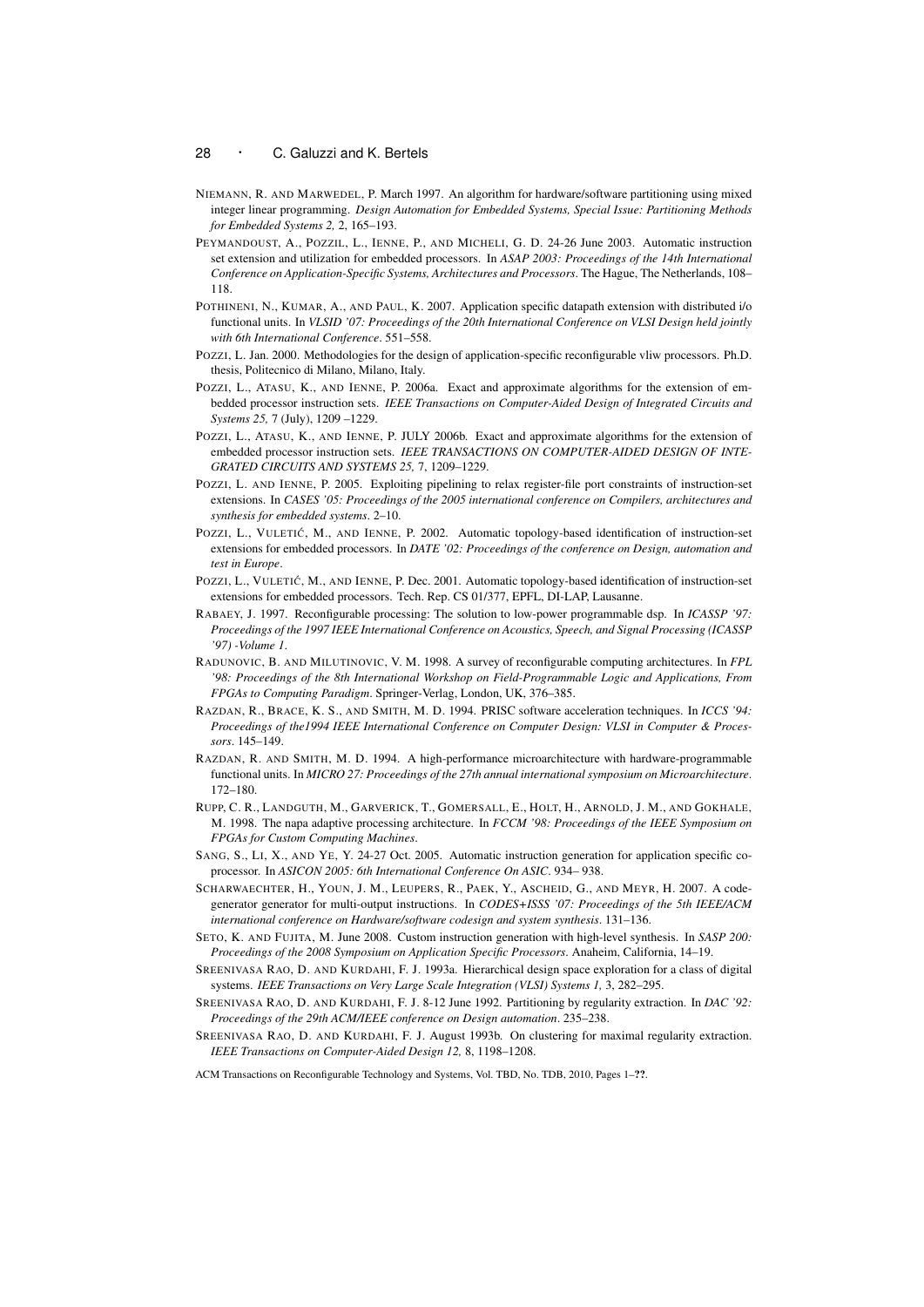- STROZEK, L. AND BROOKS, D. 2006. Efficient architectures through application clustering and architectural heterogeneity. In *CASES '06: Proceedings of the 2006 international conference on Compilers, architecture and synthesis for embedded systems*. 190–200.
- SUN, F., RAVI, S., RAGHUNATHAN, A., AND JHA, N. K. 2002. Synthesis of custom processors based on extensible platforms. In *ICCAD '02: Proceedings of the 2002 IEEE/ACM international conference on Computeraided design*. 641–648.
- SUN, F., RAVI, S., RAGHUNATHAN, A., AND JHA, N. K. 2003. A scalable application-specific processor synthesis methodology. In *ICCAD '03: Proceedings of the 2003 IEEE/ACM international conference on Computer-aided design*.
- SUN, F., RAVI, S., RAGHUNATHAN, A., AND JHA, N. K. Feb. 2004. Custom-instruction synthesis for extensible processor platform. *IEEE Trans. Computer-Aided Design of Integrated Circuits 23,* 2, 216–228.
- TODMAN, T., CONSTANTINIDES, G., WILTON, S., MENCER, O., LUK, W., AND CHEUNG, P. Mar 2005. Reconfigurable computing: architectures and design methods. *IEE Proceedings - Computers and Digital Techniques 152,* 2, 193–207.
- VAN PRAET, J., GOOSSENS, G., LANNEER, D., AND DE MAN, H. 1994. Instruction set definition and instruction selection for asips. In *ISSS '94: Proceedings of the 7th international symposium on High-level synthesis*. 11–16.
- VASSILIADIS, N., KAVVADIAS, N., THEODORIDIS, G., AND NIKOLAIDIS, S. June 2006. A risc architecture extended by an efficient tightly coupled reconfigurable unit. *International Journal of Electronics 93,* 6, 421– 438.
- VASSILIADIS, N., THEODORIDIS, G., AND NIKOLAIDIS, S. March 1–3, 2007. Enhancing a reconfigurable instruction set processor with partial predication and virtual opcode support. In *ARC 2006: Proceedings of the Second International Workshop on Applied Reconfigurable Computing*. Lecture Notes in Computer Science, vol. 3985. Springer, Delft, Netherlands, 217–229.
- VASSILIADIS, S. AND SOUDRIS, D., Eds. 2007. *Fine- and Coarse-Grain Reconfigurable Computing*. Springer.
- VASSILIADIS, S., WONG, S., AND COTOFANA, S. 2001. The molen *ϱµ*-coded processor. In *FPL '01: Proceedings of the 11th International Conference on Field-Programmable Logic and Applications*. Springer-Verlag, London, UK, 275–285.
- VASSILIADIS, S., WONG, S., GAYDADJIEV, G., BERTELS, K., KUZMANOV, G., AND MOSCU PANAINTE, E. 2004. The molen polymorphic processor. *IEEE Transactions on Computers 53,* 11, 1363–1375.
- VERMA, A. K., ATASU, K., VULETIC´, M., POZZI, L., AND IENNE, P. Nov. 2002. Automatic applicationspecific instruction-set extensions under microarchitectural constraints. In *WASP-1: Proceedings of the 1st Workshop on Application Specific Processors*. Istanbul.
- VERMA, A. K., BRISK, P., AND IENNE, P. 2007. Rethinking custom ise identification: a new processor-agnostic method. In *CASES '07: Proceedings of the 2007 international conference on Compilers, architecture, and synthesis for embedded systems*. 125–134.
- WANG, A., KILLIAN, E., MAYDAN, D., AND ROWEN, C. 2001. Hardware/software instruction set configurability for system-on-chip processors. In *DAC '01: Proceedings of the 38th conference on Design automation*. 184–188.
- WAZLOWSKI, M., AGARWAL, L., LEE, T., SMITH, A., LAM, E., ATHANAS, P., SILVERMAN, H., AND GHOSH, S. 1993. Prism-ii compiler and architecture. In *IEEE Workshop on FPGAs for Custom Computing Machines*. 9–16.
- WIRTHLIN, M. J. AND HUTCHINGS, B. L. Oct. 1995. Disc: The dynamic instruction set computer. In *Proceedings of the International Society of Optical Engineering (SPIE). Field Programmable Gate Arrays (FPGAs) for Fast Board Development and Reconfigurable Computing*. Vol. 2607. Philadephia, PA, 92–103.
- WITTIG, R. AND CHOW, P. Mar. 1996. OneChip: An FPGA processor with reconfigurable logic. In *Proceedings of the IEEE Symposium on FPGAs for Custom Computing Machines*. Napa Valley, California, 126–135.
- WITTIG, R. D. 1995. Onechip: An fpga processor with reconfigurable logic. M.S. thesis, Department of Electrical and Computer Engineering, University of Toronto.
- WOLINSKI, C. AND KUCHCINSKI, K. 2007. Identification of application specific instructions based on subgraph isomorphism constraints. In *Application -specific Systems, Architectures and Processors, 2007. ASAP. IEEE International Conf. on*. 328 –333.